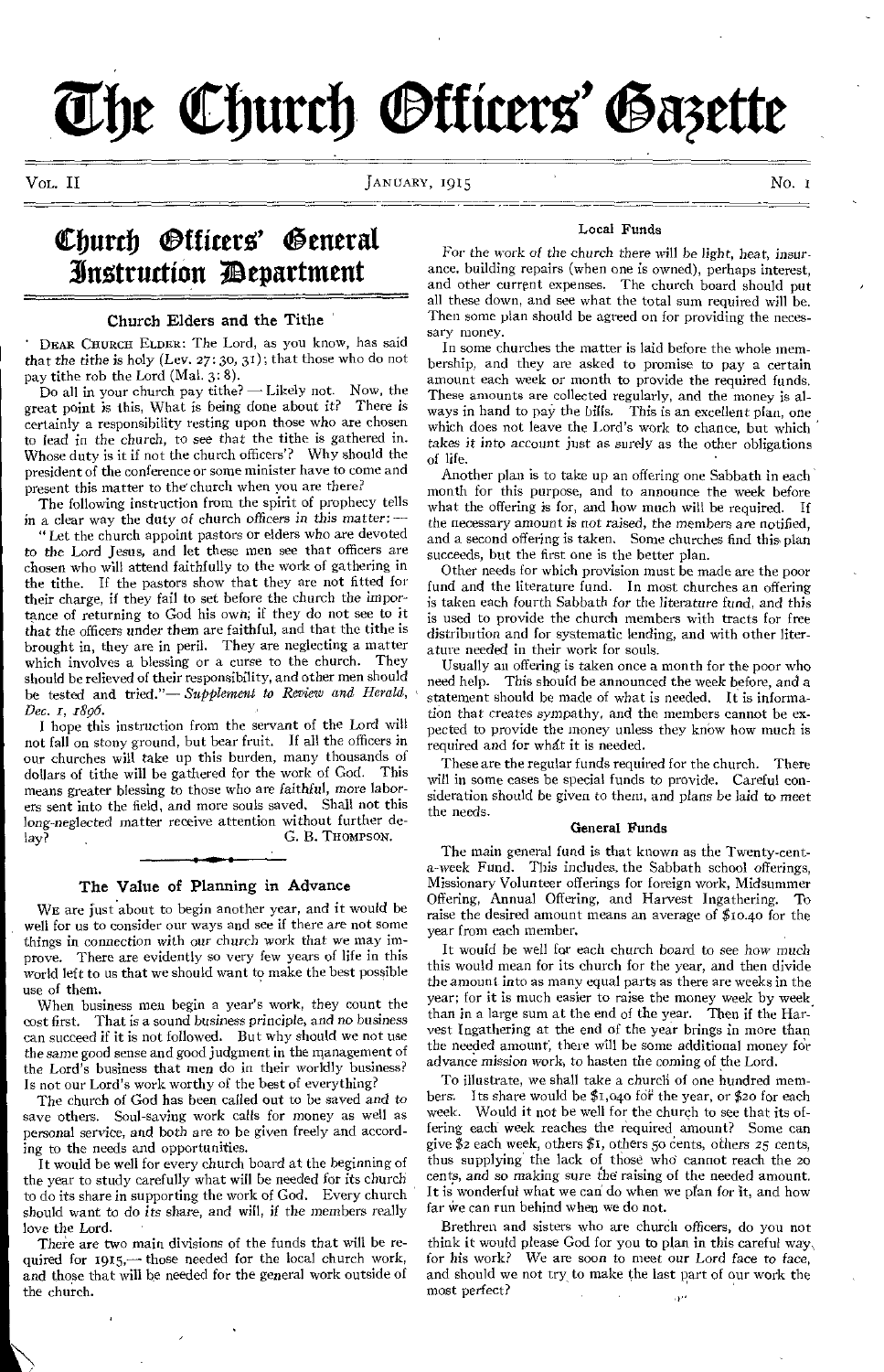#### Occasional Funds

In addition to the funds that must be provided in some way to meet the regular needs, there will be- from time to time calls for special gifts, such as money for meeting tent camp meeting supplies, local conference needs, and other necessary things. The church that plans carefully for its regular local and general funds will have no difficulty in meeting any special calls, provided they are duly announced, and all needed information given concerning them.

#### The Absent Members

In laying plans for the raising of the regular funds of the church, the members who live at a distance, should not be overlooked. The church clerk should write to them, laying before them the plans that have been adopted, and urging them to shoulder their share of the responsibility. They should be asked to state how much they will send in at the close of each month, as this will be better for them than to remit weekly. A member's obligations to his church are just as strong when he lives at a distance as when he is near it, and to faithfully discharge them will help to bind him to the church.

The Sabbath school secretary should see that every absent member becomes a Home Department member. A Home Department envelope should be sent to each one, with a good personal letter, urging him to study the lesson regularly, and to place his contribution in the envelope week by week. The secretary should see that each absent member is supplied with the lesson pamphlet, and just before the quarter closes, should write another good letter, asking for the prompt return of the envelope with the contributions. In this way the members will be helped spiritually, and much money will be brought into the church that otherwise would not be obtained.

When the aim is reached, the treasurer should write to the absent members who have contributed, telling them the good news, and thanking them for the part they have had in bringing this about.

These things all take time and thought; but if they receive attention, absent members will not drift away from the truth. Oftentimes they do this because they are far from church associations, and nothing comes into their daily lives to remihd them that they belong to the church, the body of Christ.

If the church board will plan for it with prayer and faith in God, every church may close the year 1915 with its finan-<br>cial responsibilities to God fully met.<br> $E$ ,  $M$ ,  $G$ , cial responsibilities to God fully met.

#### Election of Sabbath School Officers

THE North American Division Conference Committee at the fall council, held in Washington, Oct. 25 to Nov. 4, 1914, passed the following recommendation:

" *Whereas,* Progressive plans for the improvement of our Sabbath schools are often hindered by the frequent changes of officers; therefore,—

"We *recommend,* That beginning with the year 1915, the term of office in our Sabbath schools be one year, instead of 'six months as heretofore."

All churches in the North American Division should comply with the recommendation. Sabbath school officers should be elected by the church, at the same time, in the same way, and for the same 'length of term as the regular church officers. Sabbath school officers elected the last of this year will serve during the entire year of 1915.

Those who are chosen to nominate Sabbath school officers should heed the instruction given in "Testimonies on Sabbath School Work," pages 84, 91, 92, and 94. Note especially the following quotations: —

"The leaders in our schools should be men and women of quick intuitions, who have the Spirit of God to aid them in reading character, who have managing ability, who can understand different phases of character, and display tact and wisdom in dealing with varied minds. There are many who can fill the place of superintendent in name, but what is needed are men who can fill the place in every sense of the word. There are many who can go through the form cleverly

enough; but they fail to impart courage and hope, to inspire thought, to quicken energy, and to impart such, life, that the school shall become a living, growing power for good.

"In selecting officers from time to time, be sure that personal preferences do not rule, but place in positions of trust those who you are convinced love and fear God, and who will make God their counselor. Without the love and fear of God, however brilliant the intellect may be, there will be failure. . . . Above everything else, select those who, in the simplicity of their souls, are walking in the truth, who love and fear God, and take their lessons in his school."

May the year 1915 be the best year in the history of the Sabbath school work. MRS. L. FLORA PLUMMER, *North American Division Sabbath School Secretary.* 

#### What Do You Carry in Your Pocket?

ONE thing that ought to be there during all the year of 1915 is the five-cent pocket edition of the book of Matthew. Each member of the Sabbath school should have a copy, as an aid in daily study of the lesson. The senior division greatly enjoyed the pocket edition of the book of Romans, but this time the children, too, may share in the pleasure. Teachers of children may well provide this five-cent gift for their pupils, and encourage its use.

#### The Place the United States Has in the Last Years of the World's History

EVERY Sabbath keeper who lives in the United States should want to know just what place this country occupies in the last years of this world's history. Otherwise, he will hardly know how to relate himself to the events as they occur, or how to use them as evidences with which to enlighten others,

To assist in acquiring this very necessary knowledge, an important book has been published, "The United States in Prophecy." It takes up the subject in a very comprehensive way, is well illustrated, and is altogether an attractive book. The prices are: Full leather, marbled edges, \$3; fine English cloth, marbled edges, \$2.

The church missionary secretary owes a duty to the members in regard to this book, which is to introduce it to them. A copy should be obtained and shown to them, and orders should be taken for it. The usual discounts given on subscription books are allowed on it.

The members should not only get a copy of the book to study themselves, but they should do their best to get their friends and neighbors to purchase copies, too. If they will do this, they will soon get enough back to pay for their own copies; and who knows but this may be just what that neighbor needs to convince him that this is the truth of God?

If the members will go to their neighbors and say: "I have just bought a new book, which tells what is said about the United States in the Bible. It is intensely interesting. Would not you like to buy a copy, too? The price is only  $\frac{2}{3}2$ , and it is worth a great deal more than that to learn what God has said about this great country in the Bible, and what his purpose for it is." Something like this, said with enthusiasm, would oftentimes sell a book, and perhaps save a soul. The book can be shown, some of the best pictures pointed out, one or two striking extracts read, but not too much should be said. Get as many of your members as possible to try this plan.

" In the face of what might be done, will the church sleep on, or will they feel the responsibility and the honor that is conferred upon them through the merciful providence of God, and gather up their hereditary trusts and the advantages of present light, and feel the necessity of rising to the urgent emergency that now presents itself before us?

"THE Sun of Righteousness has risen upon the church, and it is the duty of the church to shine."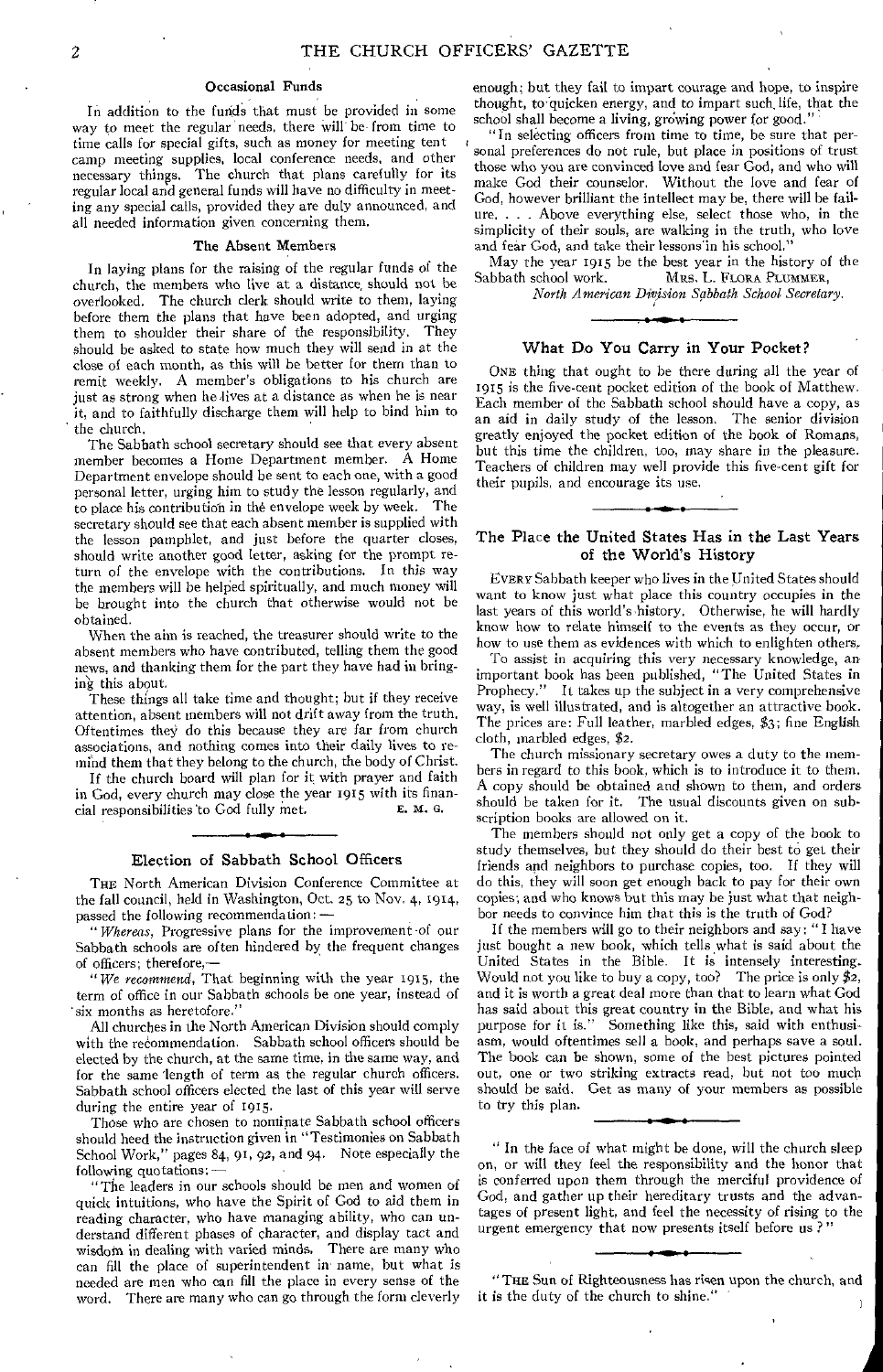## Home Missionary Department

#### Suggestive Program for Fourth Sabbath Home Missionary Service

*(To be held January 23)* 

OPENING Song: "Hymns and *Tunes," No.* 117; "Christ in Song," No. 449.

Prayer.<br>
Song: "Hymns and Tunes," No. 1379; "Christ in Song,"<br>No. 510. Bible Study: "Temperance in the Bible."

Reading: "Signing the Pledge." Reading: *"Personal Responsibility."* 

Offering for literature fund. Closing Song: "Hymns and Tunes," No. *1295;* ''Christ *in*  Song," No. 96.

Benediction.

% Nam- Our duty to do *a continual work* of education in regard to the principles of temperance has been plainly set forth. There is no better way of doing this than by the circulation of temperance literature. A new issue of the Temperance *Instructor* is ready, and should have a wide circulation. Plans should be laid to get as many of the members as possible to sell it. The youth and children can dispose of many copies. One boy of *eleven years sold* 1,500 copies last year in a few weeks. Other temperance literature will be issued from time to time. It should all have a wide circulation; for one temperance paper

appeals to some persons, while another appeals to other persons.<br>The temperance leaflets should be freely used. Remember<br>that there is no greater evil in the world than intemperance, and<br>no other is the direct cause of so It is Satan's' masterpiece, and we should carry on a continuous,

active fight against it. The leader should study the *program in order to make* it inter-esting and profitable. Good readers should be selected for the readings, who will bring out clearly the leading points.

The program is short, so that the leader may be able to add some items of interest from his own personal experience or from *local* events. The object of these programs is to place helpful matter in the hands of the leaders for them to use, as many have<br>not time to hunt it up. The programs are not intended to re-<br>move the necessity for study and thought. Each leader should<br>stamp his own individuality on the

#### Temperance in the Bible

I. WHO took the first temperance pledge? Judges 13: 13, 14.

2. Name one other person who pledged himself against wine. Dan. 1: 8.

3. Was he healthier and wiser for doing so? Verses r5-r7.

4. Ought kings to drink wine? Prov. 31: 4.

5. Ought ministers to drink wine? Lev. to: 9.

6. Ought we to make companions *of* drunkards? r Cor.

5: H.

7. Can any drunkard enter heaven? I Cor. 6: 9, to.

8. Does God pronounce any woe upon drunkards? I*sa. 5: 11, 22.* 

9. Why has he pronounced this woe? Isa. 28:7.

to. What are the consequences of drinking? Prov. 23: 29, 30.

it. How may we avoid this trouble? Verse 31.

12. What will be the result if we disregard this advice? Verse 32.

13. Is it wise to tamper with strong drink? Prov. 20: 1. 14. What should we do for those who have been overcome by this temptation? Gal. 6: I. 2.

15. How *important is* it that we should help the fallen and tempted? Eze. 33: 7-9.

16. What promise can we offer to those desirous of help? Rom. 5: 20, last clause.

#### Signing the Pledge

"I AM not a drunkard."  $"$  [ can drink or let it alone."  $"$  I *ion't want to bind myself to a pledge."* These and other bjections temperance workers meet in their efforts to seure signers to the pledge. "It is foolish egotism," says Dr. :rafts, "to say you are too *strong* to be overcome by that nocker that has conquered such giants as Webster. Pitt.<br>Burns, and Poe.'' Doubtless all admire Daniel for pledging Doubtless all admire Daniel for pledging umself not to defile his body, the Rechabites *for* their vow if total abstinence from wine, and Paul for putting restraint

upon himself both for. his own and for others' sake; yet how easy it is to fail to get from the records of ancient heroes the admonition they contain.for modern sinners.

The pledge can save no one from intemperance; but it is a constant reminder of Him who can keep the tempted one from yielding, and the very act of signing strengthens the will for its *struggle against* temptation. The Belgium public schools celebrate a pledge-taking day. During twenty-three years a certain Sunday school in New York obtained thirteen hundred signers. It is claimed that without *a known* exception the signers have remained true to their vows, and become pronounced friends of temperance. The pledge was first introduced into the United States in 1789, and thousands are *living monuments* to *its* saving influence. It has many friends. "The best savings bank for a young man's money," says T. L. Cuyler, "is the total abstinence pledge."

"The old-fashioned temperance pledge - spread it. . There are thousands of persons who, having made a promise, will keep it till the day of judgment." $-T$ .  $\overline{D}$ . Talmage.

The man who will not sign a temperance pledge to help a weak brother, though he may not need it himself, is not so much of a man as he thinks himself to be." $-$  *J. Wanamaker.* 

"For thirty years I have been a temperance man. Had it not been for my total abstinence principles in the early days of my temptation, I should probably have gone the same way so many of my companions went, who lived drunkards' lives and are filling drunkards' graves."- Abraham Lincoln.

"Everywhere they [Christian workers] should present to the people the principles of true temperance, and call for signers to the temperance pledge."-" Ministry of Healing," *page 17%.* 

#### Personal Responsibility

GREAT efforts are made to put down intemperance, but there is much effort that is not directed to the right point. The advocates of temperance reform should be awake to the evils resulting from the *use of unwholesome* food, condiments, tea, and coffee, We bid all temperance workers Godspeed; but we invite them to look more deeply into the cause of the evil they war against, and to be sure that they are *consistent in* reform.

It must be kept before the people that the right balance of the mental and moral powers depends in a great degree on the right *condition of* the physical system. All narcotics and unnatural stimulants that enfeeble and degrade the physical nature tend to lower the tone of the intellect and morals. Intemperance lies at the foundation of the moral depravity of the world. By the indulgence of perverted appetite, man loses his power to resist temptation.

Temperance reformers have a work to do in educating the people in these lines. Teach them that health, character, and even life are endangered by the use of stimulants, which excite the exhausted energies to unnatural, spasmodic action.

In relation to tea, coffee, tobacco, and alcoholic drinks, the only safe course is to touch not, taste not, handle not. The tendency of tea, coffee, and similar drinks is in the same direction as that of alcoholic liquor and tobacco, and *in some*  cases the habit is as difficult to break as it is for the drunkard to give up intoxicants. Those who attempt to leave off these stimulants will for a time feel a loss, and will suffer without them. But by persistence they will overcome the craving, and cease to feel the lack. Nature may require a little time to recover from the abuse she has suffered; but give her a chance, and she will *again rally, and* perform her work nobly and *well.-" Ministry of Healing," page 335.* 

#### Suggestions for Missionary Meetings

First Week

OPENING Exercises: Song; prayer; minutes; song. Lesson: "Relation *of* the Church to the Regions Beyond." Reports of labor.

Plans for work.

Closing Song.<br>Nотв.— This is the beginning of a new year, possibly the last

in which we shall have freedom to work in any and every way.<br>Prophecies are fulfilling so rapidly that we should work constantly<br>to make the best possible use of our time. We cannot say how<br>long the Lord will extend these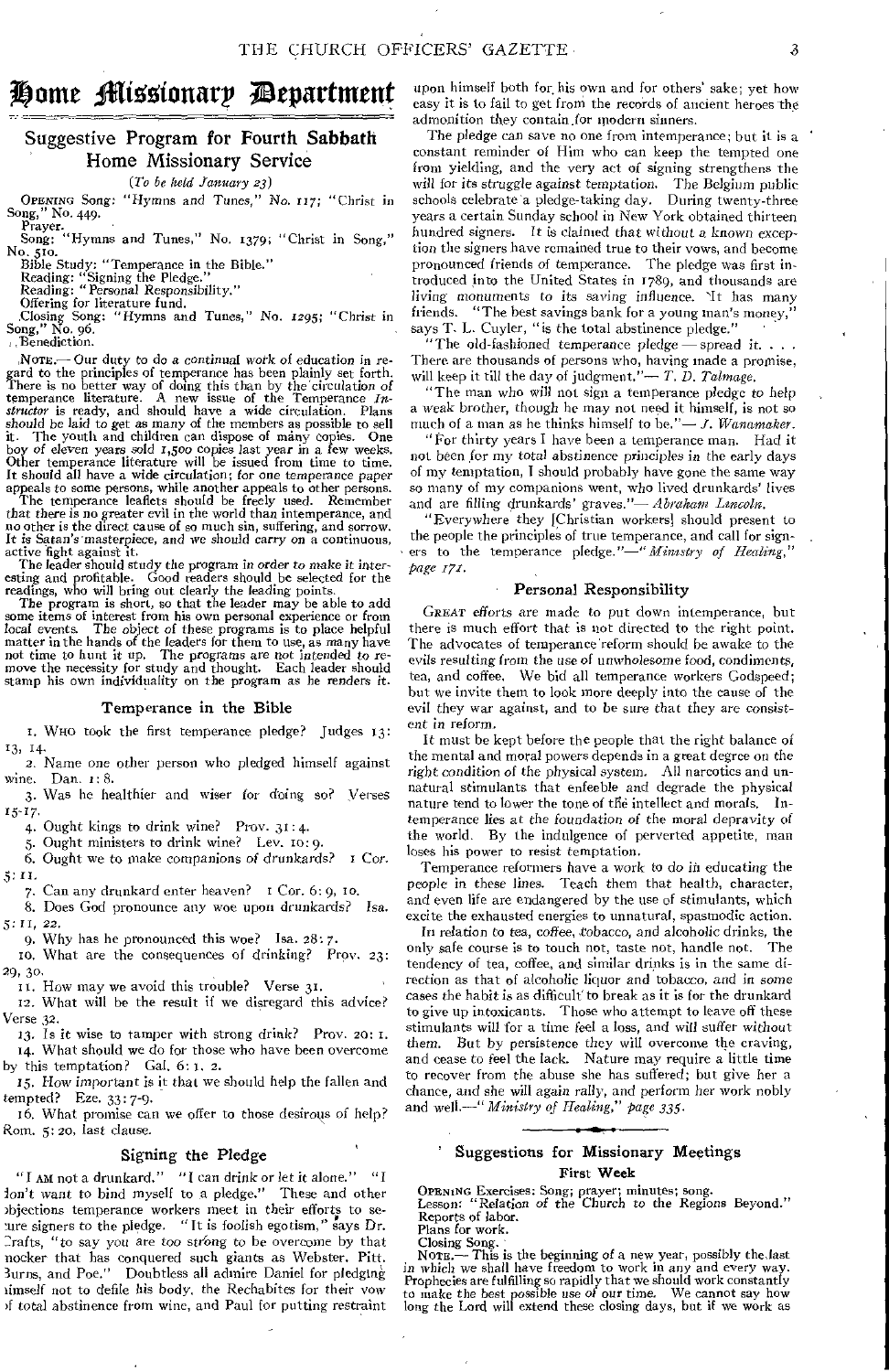though each year that comes may be our last, we shall surely be on the safe side, and we shall not then be taken unawares when the end does come.

The lesson for this week is designed to impress on the members their duty and privilege to support the work in the regions be-yond. The Lord cannot come until the work everywhere is done; therefore we each have an interest in, and responsibility for, every part of the world. By careful planning, each church can<br>provide its share of the money that is needed to carry the mes-<br>sage to the regions beyond; and if it can go beyond its share, so<br>much the better, as the work w make a new start with this year 1915, and throw ourselves heart and soul into the work to finish it.

#### Second Week

Opening Exercises: Song; five short prayers in three minutes; song.

Lesson: "The Call of the Masten"— r. Bible Study, "What It Means." 2. "The Need of Earnest Effort."

Reports of labor from those who have responded to the Mas-

ter's call.

Plans for work.

Closing Song. NOTE.- We have come to the time of the eleventh-hour call to labor in the vineyard, and this makes the call of the utmost importance. The Bible study should be made clear and definite.

God calls *those in your church.* How many are responding? The extracts should be given to good readers, who will make the points stand out clearly. It would be helpful to have some one appointed to write on the blackboard each leading point as it is brought out, and for the leader to call attention to these points at the conclusion of the reading.<br>In the plans for work, efforts should be made to enlist every

Sabbath keeper in some line of missionary work. We have so many ways of working that none need be left out.

#### Third Week

Opening Exercises: Song; minutes; season of prayer, especially for those for whom the members are working; song.

Reports of labor. Lesson: "Christian Character."

Plans for work.

Closing Song. NOTE.— The thought should ever be kept before the members that before they can effectively teach the truth to others, they<br>themselves must live it. The strongest argument in favor of the<br>truth is the godly lives of those who profess it. As the princi-<br>ples are brought out in the sent you faultless before the presence of his glory with exceeding<br>joy." Jude 24. It might be well, at the close of the study, to<br>give the members an opportunity to express themselves in regard<br>to their Christian experienc who feel their need of special help to overcome on some of the points brought out. We have come to the time when we must make straight paths for our feet, if we are to march to victory with the conquering army of God. with the conquering army of God.<br>Plans should be laid to keep every member busy in soul-saving

work, for in saving others, the strength is given that saves themselves.

#### Fourth Week

#### Opening Exercises: Song; prayer; minutes; song.

Reports of labor. Lesson: "Health Principles From the Testimonies." Plans for work.

Closing Song.<br>
Note .— The subject for consideration at this meeting is of special importance at this time, when the foot-and-mouth disease among cattle is rapidly spreading. We should watch these things, for the Lord has warned us that we should discard all animal products when the spread of disease makes them unsafe. He does not wish his people to contract these loathsome diseases; but if they do not take his counsel, some will do so. It would be well for the leader to have a few pointed extracts from the daily papers on the spread of disease among cattle, to read in connection with this-study.<br>
Non with this-study.<br>
Noilt would be well to emphasize the need of using judgment,

experience, and common sense in regard to our diet and other matters connected with our physical life.

In connection with this study, attention might be given to plans for work by the circulation of health leaflets and the magazine Life and Health. The world needs these principles as much as we do, and many will welcome the into the whole truth.

#### Relation of the Church to the Regions Beyond

I. Is there a spirit of unrest and inquiry among the people of other nations concerning the signs of the times?

"Angels of God are moving on the hearts and consciences of the people of other nations, and honest souls are troubled as they witness the signs of the times in the unsettled state

of the nations. The inquiry arises in their hearts, What will be the end of all these things?"—" *Testimonies for the Church," Vol. III, page zoz.* 

2. How far-reaching is the responsibility of those to whom God has revealed the truth concerning this condition of affairs?

"The great work which Jesus announced that he came to do was intrusted to his followers upon the earth. . . . He has given us a world-wide message. This truth must be extended to all nations, tongues, and people."— *Id., page 388.* 

3. How may those who cannot go personally to these people share in the work?

"My soul is stirred within me as the Macedonian cry comes from every direction, from the cities and villages of our own land, from across the Atlantic and the broad Pacific, and from the islands of the sea, 'Come over and help us.' Brethren and sisters, will you answer the cry? saying: ' We will do our best, both in sending you missionaries and money. We will deny ourselves in the embellishment of our houses, in the adornment of our persons, and in the gratification of appetite. We will give the means intrusted to us into the cause of God, and we will devote ourselves also unreservedly to his work.' "— *Id., Vol. V, page 732.* 

"In commissioning his disciples to go 'into all the world, and preach the gospel to every creature,' Christ assigned tp men the work of spreading the gospel. But while some go forth to preach, he calls upon others to answer to his claims upon them for tithes and offerings with which to support the ministry, and to spread the printed truth all over the land. This is God's means of exalting man. It is just the work which he needs; for it will stir the deepest sympathies of his heart, and call into exercise the highest capabilities of the mind."— *Id., Vol. IV, page 472.* 

4. How does the value of one soul compare with earthly riches?

"One soul saved in the kingdom of God is of more value than all earthly riches."— *Id., Vol. III, page 209.* 

5. Should expense in any case hinder the carrying of the message to other nations?

"Every opportunity should be improved to extend the truth to other nations. This will be attended with considerable expense, but expense should in no case hinder the performance of this work. Means are of value only as they are used to advance the interest of the kingdom of God. The Lord has lent men means for this very purpose, to use in sending the truth to their fellow men. There is a great amount of surplus means in the ranks of Seventh-day Adventists."-*Id., Vol. III, page 208.* 

6. Where will men always invest their means?

"Men will invest means in that which they value the most, and which they think will bring them the greatest profits." *—lb.* 

7. Is there opportunity to invest in the missionary cause?

"God calls upon those who have possessions  $\ldots$  to invest the money where it will be supplying the great want in the missionary field. When once they have experienced the real satisfaction that comes from thus doing, they will keep the channel open, and the means the Lord intrusts to them will b constantly flowing into the treasury, that souls may be con verted."— *Id., Vol. V,* page 733.

8. What principles did Christ lay down concerning gifts and offerings?

"The principle laid down by Christ is that the gifts an offerings should be in proportion to the light and blessing enjoyed. He has said, 'For unto whomsoever much is given. of him shall be much required.'"— *Id., Vol III, page 392* 

9., Why did God design the plan of system in benevolence.

"The Lord designed to bring man into close relationship with himself, and into sympathy and love with his fello men, by placing upon him responsibilities in deeds that woul counteract selfishness, and strengthen his love for God an' man. The plan of system in benevolence God designed fo the good of man, who is inclined to be selfish, and to close hi heart to generous deeds. The Lord requires gifts to be mad at stated times, being so arranged that giving will becom habit, and benevolence be felt to be a Christian duty. Th heart, opened by one gift, is not to have time to become self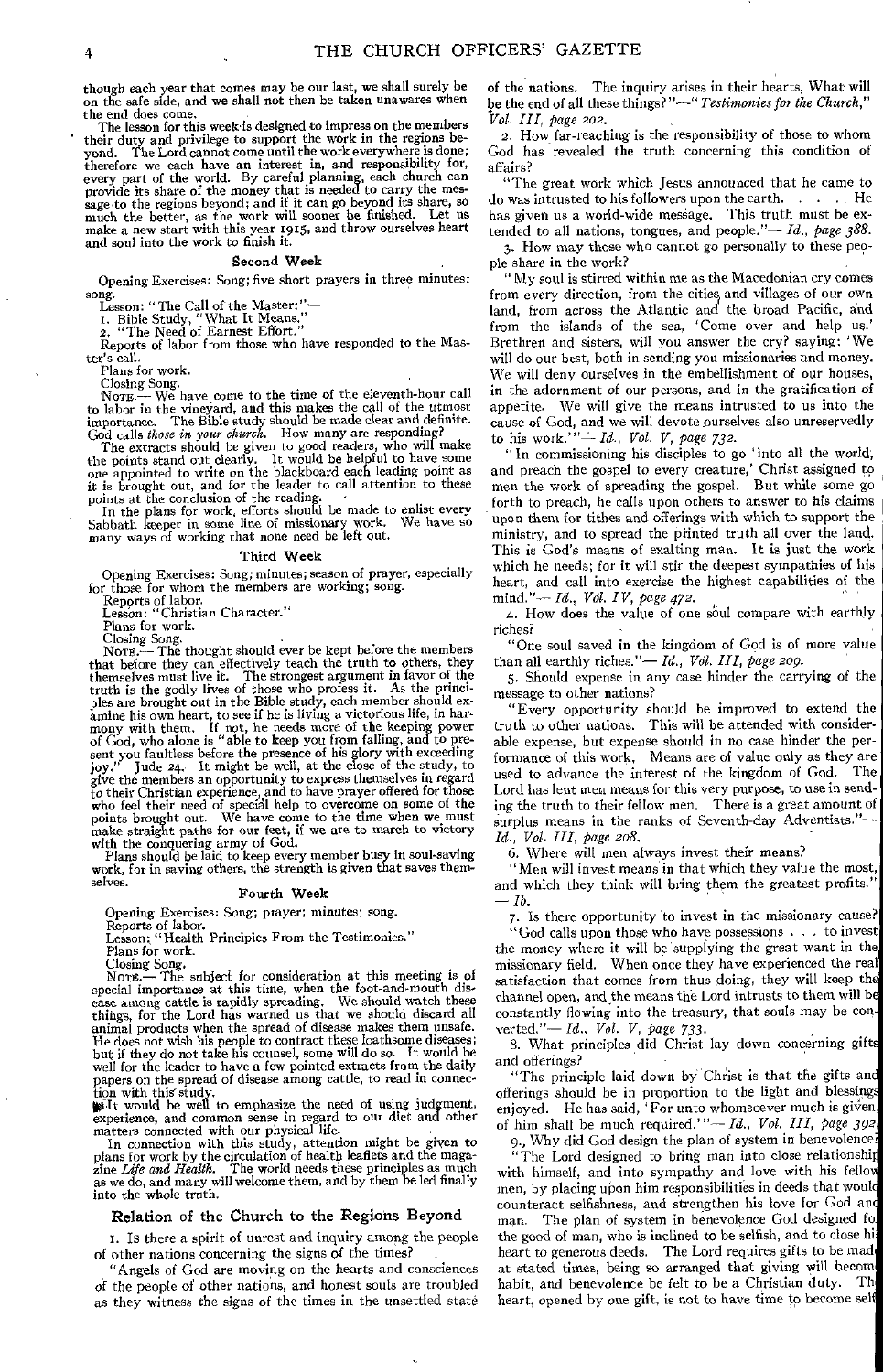ishly cold, and to close, before the next is bestowed. The stream is to be continually flowing, thus keeping open the channel by acts of benevolence."— *Id., Vol. III, pages 393,* 

*394. •*  1o. What will be the experience of individuals and churches who give systematically to sustain the cause of God?

"Practical benevolence will give spiritual life to thousands of nominal professors of the truth who now mourn over their darkness. It will transform them from selfish, covetous worshipers of Mammon, to earnest, faithful coworkers with Christ in the salvation of sinners."— *Id., Vol. III, page 387.* 

"Those churches who are the most systematic and liberal in sustaining the cause of God, are the most prosperous spiritually. True liberality in the follower of Christ identifies his interest with that of his Master. . . . God in his providence is calling his people out from their limited sphere of action, to enter upon greater enterprises. Unlimited effort is demanded at this time when moral darkness is covering the world.  $\ldots$  . The spiritual health and prosperity of the church is dependent in a great degree upon her systematic benevolence. It is like the lifeblood which must flow through the whole being, vitalizing every member of the body.  $\ldots$ . The more we invest in the cause of God to aid in the salvation of souls, the closer to our hearts will they be brought....<br>Our labors are not to be confined to our own country. The Our labors are not to be confined to our own country. field is the world; the harvest is ripe. The command given

by Christ to the disciples just before he ascended was, 'Go ye into all the world, and preach the gospel to every creature.'"— *Id., Vol. III, pages 405, 406.* 

#### The Call of the Master

#### What It Means

1. WHAT message was brought to Mary? John 11: 28,

2. How did she respond? John 11:29.

3. Who else obeyed quickly when the call came? Ps. 149: 6o.

4. What does the Master want of us when he calls? Matt. 21:28.

5. What question is he now asking? Matt. zo: 6.

6. What command does he still give? Verse 7.

When should this command be heeded? Luke 14: 21.

8. Why heed at once? I Sam. 21:8, last clause.

9. Why this haste? Rev. 22: 10-12.

#### The Need of Earnest Effort

"Very much more might be done for Christ if all who have the light of truth would practice the truth. There are whgle families who might be missionaries, engaging in personal labor, toiling for the Master with busy hands and active brains, devising new methods for the success of his work. There are earnest, prudent, warm-hearted men and women who could do much for Christ if they would give themselves to God, drawing near to him, and seeking him with the whole heart.

"My brethren and sisters, take an active part in the work of soul saving. This work will give life and vigor to the mental and spiritual powers. Light from Christ will shine into the mind. The Saviour will abide in your hearts, and in his light you will see light. Consecrate yourselves wholly to the work of God. He is your strength, and he will be at your right hand, helping you to carry on his merciful designs. By personal labor reach those around you. Become acquainted with them. Preaching will not do the work that needs to be done. Angels of God attend you to the dwellings of those you visit. This work cannot be done by proxy. Money lent or given will not accomplish it. Sermons will not do it. By visiting the people, talking, praying, sympathizing with them, you will win hearts. This is the highest missionary work This is the highest missionary work that you can do. To' do it, you will need resolute, persevering faith, unwearying patience, and a deep love for souls.

"Find access to the people in whose neighborhood you live. As you tell them of the truth, use words of Christlike sympathy. Remember that the Lord Jesus is the Master Worker. He waters the seed sown. He puts into your minds words that will reach hearts. Expect that God will sustain the consecrated, unselfish worker. Obedience, childlike faith, trust in God,— these will bring peace and joy. Work disinterestedly, lovingly, patiently, for all with whom you are brought into contact. Show no impatience. Utter not one unkind word. Let the love of Christ be in your hearts, the law of kindness on your lips.

"It is a mystery that there are not hundreds at work where now there is but one. The heavenly universe is astonished at the apathy, the coldness, the listlessness, of those who profess to be sons and daughters of God. In the truth there is a living power. Go forth in faith, and proclaim the truth as if you believed it. Let those for whom you labor see that to you it is indeed a living reality.

"In the power of the Spirit, the delegated servants of Christ are to bear witness for their Leader. The yearning desire of the Saviour for the salvation of sinners is to mark all their efforts. The gracious invitation, first given by Christ, is to be taken up by human voices, and sounded throughout the world, 'Whosoever will, let him take the water of life freely.' Rev. 22: 17. The church is to say, 'Come.' Every power in the church is to be actively engaged on the side of Christ. The followers of Christ are to combine in a strong effort to call the attention of the world to the fastfulfilling prophecies of the Word of God. Infidelity and Spiritualism are gaining a strong hold in the world. Shall those to whom great light has been given be cold and faithless now?

"We are on the very verge of the time of trouble, and perplexities that are scarcely dreamed of are before us. A power from beneath is leading men to war against Heaven. Human beings have confederated with satanic agencies to make void the law of God. The inhabitants of the world 'are fast becoming as the inhabitants of the world in Noah's day, who were swept away by the flood, and as the inhabitants of Sodom, who were consumed by fire from heaven. The powers of Satan are at work to keep minds diverted from eternal realities. The enemy has arranged matters to suit his own purposes. Worldly business, sports, the fashions of the day,— these things occupy the minds of men and women. Amusements and unprofitable reading spoil the judgment. In the broad road that leads to eternal ruin there walks a long procession. The world, filled with violence, reveling, and drunkenness, is converting the church. The law of God, the divine standard of righteousness, is declared to be of no effect.

"At this time — a time of overwhelming iniquity — a new life, coming from the source of all life, is to take possession of those who have the love of God in their hearts, and they are to go forth to proclaim with power the message of a crucified and risen Saviour. They are to put forth earnest, untiring efforts to save souls. Their example is to be such that it will have a telling influence for good on those around them. They are to count all things but loss for the excellency of the knowledge of Christ Jesus our Lord.

"Intense earnestness should now take possession of us. Our slumbering energies should be aroused to untiring effort. Consecrated workers should go forth into the field, clearing the King's highway, and gaining victories in new places. My brother, my sister, is it nothing to you to know that every day souls are going down into the grave unwarned and unsaved, ignorant of their need of eternal life and of the atonement made for them by the Saviour? Is it nothing to you that soon the world is to meet Jehovah over his broken law? Heavenly angels marvel that those who for so many years have had the light', have not carried the torch of truth into the dark places of the earth.

"The infinite value of the sacrifice required for our redemption reveals the fact that sin is a tremendous evil. God might have wiped out this foul blot upon creation by sweeping the sinner from the face of the earth. But he 'so loved the world, that he gave his only begotten Son, that whosoever believeth in him should not perish, but have everlasting life.' John 3: 16. Then why are we not more in earnest? Why are so large a ,number idle? Why are not all who profess to love God, seeking to enlighten their neighbors and their associates, that they may no longer neglect so great salvation?"—" *Testimonies for the Church," Vol. IX, pages 40-45•*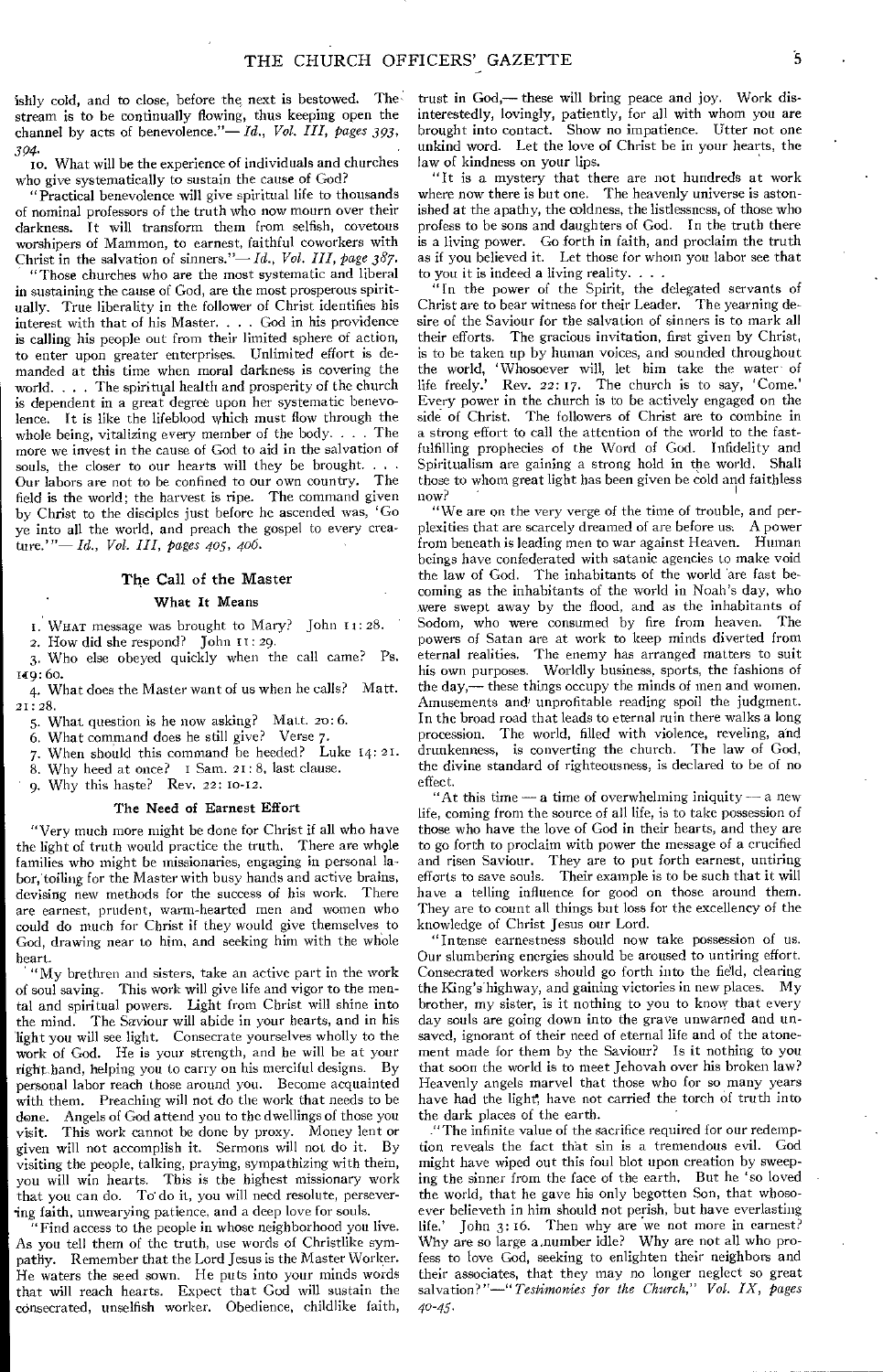#### Christian Character

I. IN what should the Christian be an example? I Tim. 4: 12.

2. How much attention should be given to these things? Verse 15.

3. What does Christ say his people are? Matt. 5: 14.

4. How should we let our light shine?

5. How is God glorified? John 15:8.

6. What question is decided by the kind of fruit we bear? Matt. 7:18.

7. What must we do in order to bear fruit? John 15:4, 5.

8. What kind of fruit shall we bear if we abide in Christ? Gal. 5: 22, 23.

9. How should we manage our business affairs with the world? I Thess. 4: II, 12.

Io. Who are we to follow? Eph.  $5:1$ .

u. How are we to walk? Verse 2.

12, To what extent are we to be kind and forgiving? Eph. 4: 32.

13. What will this lead us to do? Gal. 6:2.

14. To whom does this text apply? Rom. 15:2.

15. If we are all led by the same Spirit, to what shall we come? Eph. 4: 13.

16. How shall we appear before the world then? Phil. 2: 15.

17. What shall we speak? I Cor. I: to.

18. What will the world say of us? Ps. 133: 1.

#### Health Principles From the Testimonies Foods and Their Use

I. IN the use of foods, what should we exercise?

"In the use of foods, we should exercise good, sound, common sense. When we find that a certain food does not agree with us, . . . change the diet; use less of some foods; try other preparations. Soon we shall know the effect that certain combinations have on us. As intelligent human beings, let us individually study the principles, and use our experience and judgment in deciding what foods are best for us." *-"Testimonies for the Church," Vol. VII, pages 133, 134.* 

2. To what should the foods be suited?

"The foods used should be suited to the occupation in which we are engaged, and the climate in which we live. Some foods that are suitable in one country will not do in another."-*Id.*, *page 134.* 

3. What foods are often used unwisely?

"I have been instructed that the nut foods are often used unwisely, that too large a proportion of nuts is used; that some nuts are not as wholesome as others." $-$ *Ib.* 

4. What nuts are preferable?

"Almonds are preferable to peanuts; but peanuts, in limited quantities, may be used in connection with grains to make nourishing and digestible food."-*Ib*.

5. What other foods are good?

"Olives may be so prepared as to be eaten with good results at every meal. The advantages sought by the, use of butter may be obtained by the eating of properly prepared olives."  $-Ib$ .

6. What are the advantages to be derived by the use of the olive?

"The oil in the olives relieves constipation, and for consumptives and for those who have inflamed, irritated stomachs it is better than any drug. As a food it is better than any oil coming secondhand from animals.<sup> $\prime - Ib$ </sup>.

The olive contains thirty-five per cent nutritive value. Twelve olives at a meal, or, if you discard all other fats, twenty olives at a meal, will give you, if three meals are taken, the number of food units required each day,— namely, six hundred,— as there are ten units of fat in one olive.

7. When is butter the least harmful?

"Butter is less harmful when eaten on cold bread than when used in cooking; but as a rule it is better to dispense with it altogether."-" Ministry of Healing," page 302.

8. What should we tell the people?

"Tell them that the time will soon come when there will be no safety in using eggs, milk, cream, or butter, because disease in animals is increasing in proportion to the increase of wickedness among men. The time is near when, because of the iniquity of the fallen race, the whole animal creation will groan under the diseases that curse the earth."-" Tes*timonies for the Church," Vol. VII, page 135.* 

9. What should we, by precept and example, make plain? "By precept and example make it plain that the food which God gave Adam in his sinless state is the best for man's use as he seeks to regain that sinless state."—  $Ib$ .

lo. Against what should we bear clear testimony?

"We should bear a clear testimony against the use of tea and coffee."-Ib.

'We bear positive testimony against tobacco, spirituous liquors, snuff, tea, coffee, flesh meats, butter, spices, rich cakes, mince pies, a large amount of salt, and all exciting substances used as articles of food."-*Id.*, Vol. III, page 21. II. On these points, how fast must we move?

"We must go no faster than we can take those with us whose consciences and intellects are convinced of the truths we advocate. We must meet the people where they are. Some of us have been many years in arriving at our present position in health reform, It is slow work to obtain a reform in diet. We have powerful appetites to meet; for the world is given to gluttony. . . . But we should be very cautious not to advance too fast, lest we be obliged to retrace our steps. In reforms, we would better come one step short of the mark than to go one step beyond it. And if there is error at all, let it be on the side next to the people." $-Id$ ., pages *20, 21.* 

12. What have some failed to do?

"Some, in abstaining from milk, eggs, and butter, have failed to supply the system with proper nourishment, and as a consequence have become weak and unable to work. Thus health reform is brought into disrepute: The work that we have tried to build up solidly is confused with strange things that God has not required, and the energies of the church are crippled. But God will interfere to prevent the results of these too strenuous ideas. The gospel is to harmonize the sinful race. It is to bring the rich and poor together at the feet of Jesus."- *Id., Vol. IX, page 162.* 

13. What is said in regard to the use of eggs?

"While warnings have been given regarding the dangers of disease through butter, and the evil of the free use of eggs by small children, yet we should not consider it a violation of principle to use, eggs from hens that are well cared for and suitably fed. Eggs contain properties that are remedial agencies in counteracting certain poisons." $-$  *Ib.* 

14. What is it not necessary to do?

"The time will come when we may have to discard some of the articles of diet we now use, such as milk and cream and eggs; but it is not necessary to bring upon ourselves perplexity by premature and extreme restrictions. Wait until the circumstances demand it, and the Lord prepares the way for  $it.'' Ib.$ 

15. What must be recognized?

"While working against gluttony and intemperance, we must recognize the condition to which the human family is subjected. God has made provision for those who live in the different countries of the world. Those who desire to be coworkers with God must consider carefully before they spec-<br>ifv just what foods should and should not be eaten. We are ify just what foods should and should not be eaten. to be brought into connection with the masses. Should health reform in its most extreme form be taught to those whose circumstances forbid its adoption, more harm than good would be done. As I preach the gospel to the poor, I am instructed to tell them to eat that food which is most nourishing. I cannot say to them: 'You must not eat eggs, or milk, or cream. You must use no butter in the preparation of food.' The gospel must be preached to the poor, but the time has not yet come to prescribe the strictest diet."- *Id., page 163.* 

16. How should we present the principles of health reform 'near the close of time? •

"As we near the close of time, we must rise higher and still higher upon the question of health reform and Christian temperance, presenting it in a more positive and decided manner."- *Id., Vol. VI, page 112.* 

17. What are the effects of tea and coffee?

"Tea, coffee, and tobacco are all stimulating and contain *poisons."-"Healthful Living," page 168, par. 461.*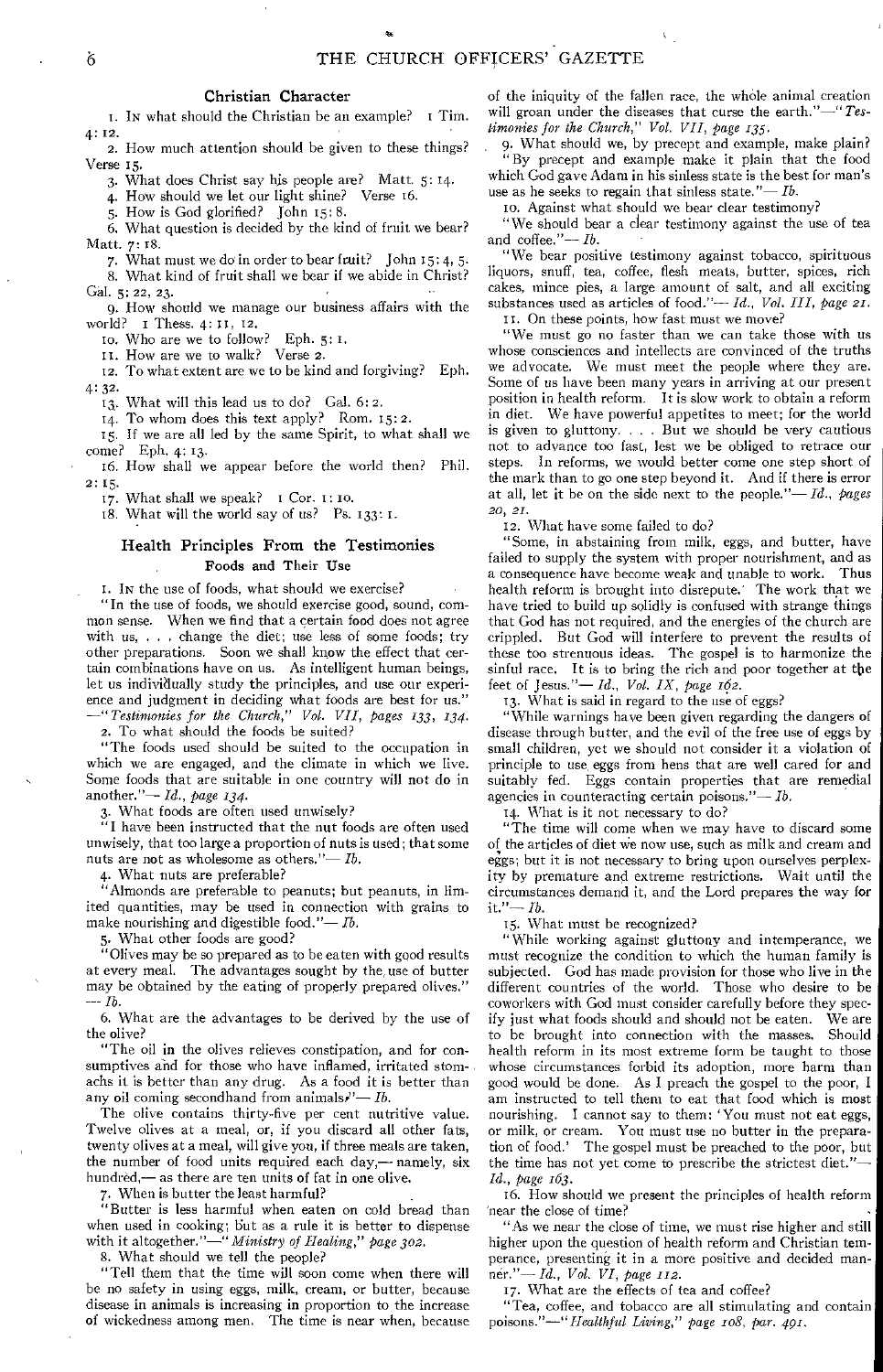"Light has been given showing the injurious effects of tea, coffee, and flesh meats; but this light has been disregarded, even by some who profess to believe the Testimonies."— *Id., par. 492.* 

IS. What are they sowing who indulge in these things? "Those who *indulge in* meat eating, tea drinking, and gluttony are sowing seeds for a harvest of pain and death."-*Review and Herald, May 27, 1902.* 

#### How to Increase the Attendance at the Missionary Meetings

THE following suggestions for increasing the attendance at the *missionary* meetings, and for getting the members to report, are taken from a letter from one of our church missionary secretaries. We shall be glad to receive reports of any plans which have been found to be helpful in building up the missionary work in any of its parts:—

"Few were attending, compared with the membership of this large church. First, we planned for something interesting each time, aside from the wrapping of the papers and the individual reports. We took the book of Daniel and appointed some one to conduct a study each time until the entire book was covered. This was good from two standpoints, — instructing the people in doctrinal points, and giving them experience in Bible work.

"Then I had some cards printed and given out at the Sabbath service, and found this increased the attendance very materially. On the cards were the following words: 'You are cordially invited to become a regular attendant at the missionary meeting. We miss you. The meeting needs you, and you need it. The benefits are mutual. The meetings are interesting just *now,* and of immense importance to you. We shall look for you next Sunday evening at 7:45 P. M. Don't disappoint us.'

"One thing which has always seemed so hard to overcome is the slackness in reporting. We have talked, urged, and begged the people to report, trying so hard to impress the lay members with the thought that it is impossible for the church missionary secretary or the State secretary to make bricks without straw. The largest number of reports I had ever received at the weekly meeting was sixteen, and the average was not more than nine. At our fourth Sabbath meeting held in September, I had our soloist sing to the tune of Orton-<br>ville — number 120 — just the one word 'Report.' The tune ville — number  $120 -$  just the one word 'Report.' and the word go well together, and you have no idea how much expression can be got into it by a good singer. It made such an impression that I have already had far *more* reports in this short time than in any given quarter before. Each week brings an increase. I have adopted the plan of having the boys in my Sabbath school class (about twelve years of age) give out' the blanks *as* the people come in, and gather them up before the meeting closes. This plan works two ways: the boys feel they have a share in the missionary meeting, and it puts the people on their mettle to do something so that they will have use for the blank."  $E. M. G.$ 

#### The Home Missionary Campaign

THE home missionary campaign is a continuous one, which will end only when probation closes, and there are no more souls to be saved. The campaign becomes more intense as The campaign becomes more intense as the months pass by, for men and women are deciding against the *truth,* and the Spirit of God is being withdrawn from the earth.

Should these things dishearten or discourage us?  $-$  No; they should give us courage, for they show that our work is coming to an end, and the reward is just beyond. What does it matter if the fight is fierce now, the sacrifice and self-denial great? What does it matter if the Lord's calls on our time What does it matter if the Lord's calls on our time and our money are constantly increasing? Soon our time will be measured by eternity, and we shall have all things we need for happiness and enjoyment. We can well afford to wait for these blessings, and to make the best possible use of the little time we have left in which to sacrifice for and serve the Lord, who loves us so much.

What is the standing of your church in this campaign? Has it subscribed for its average of two' copies of the weekly *Signs of the Times?* If not, why not? Have you a reason to give for not reaching this average that you would want to state to Jesus, if he personally asked you this question? If you have not, will you not at once lay plans to bring your church up to its share in this plan?

Then there is the plan of systematically lending tracts throughout the districts where we have churches. Is your church doing this? Again the question comes, If not, why not? Is there any real reason why it should not be done?

Is your church making good use of the Berean Library among the neighbors? If not, why not?

All this literature is saving souls where it is being circulated by the church members. But what about the *souls*  which might have been saved had more of this work been done?

Faith without works is dead. We may listen to sermons about the love of God and the sacrifice of Jesus, and our hearts may be touched, and the tears come into our eyes. But it all avails nothing unless the spirit of Jesus is permitted to take possession of our hearts, and to have free course through us in deeds of love to others. Our love is judged by what we do to help others and to lead them to Jesus.

"Even so every good tree bringeth forth good fruit." "Wherefore by their fruits ye shall know them." 17, 20.

If your church is not bringing forth good fruits in earnest, self-sacrificing efforts for souls, it is not a good tree. If there are some members who are not showing the good fruit of work for perishing sinners, they are not good trees. Their works condemn them; for they are the outward expression *of*  the inward condition.

Church officers, you are set as watchmen to your church, the flock of God. Will you not do your utmost to enlist every member in active service, in *circulating* the largest possible quantities of literature, in doing acts of kindly service, in all methods *of soul* saving, not that they may earn salvation thereby, but that they may have an outlet for their love for the Lord, and so keep it strong and full of power for good? This is the only way in which you can lead your church on<br>to victory  $E. M. G.$ to victory

#### One Year and a Half

FOR a year and a half all divisions of the Sabbath school will study the book of Matthew, beginning January r.

Valuable helps on the lessons will be found in "The Desire of Ages," "Christ's Object Lessons," and "Ministry of Healing.'

An especially good help to kindergarten teachers will *be*  "Bible Object Lessons and Songs for Little Ones." This book contains picture and object illustrations that will fit many of the lessons for the year. Every teacher of small children should have a copy. Price, board, \$1.5o; cloth, \$2.

We hope our people everywhere will greatly enjoy this *series of lessons,* and that the teachers in every school will equip themselves for effective work.

#### A Striking Cover Design

A PROOF of the cover of the January *Watchman* has come *to* hand, and the design is a very striking one, On it is the figure of an armed Turk, departing from Europe into Asia, and in the distance is seen a victorious army marching up to take his European territory. In the background is shown the battle ground of Europe, with fighting in progress. At the bottom is the text, "He shall come to his end, and none shall help him." — *Daniel the Prophet*. This cover is shall help him." — *Daniel the Prophet*. enough to sell the magazine, as it tells a story which most people will want to know more about.

Let each missionary secretary be sure to secure a sample copy of each magazine every month with which to secure orders. Remember that a good secretary *makes business.* 

"AWAKE, awake, before it is everlastingly too late!"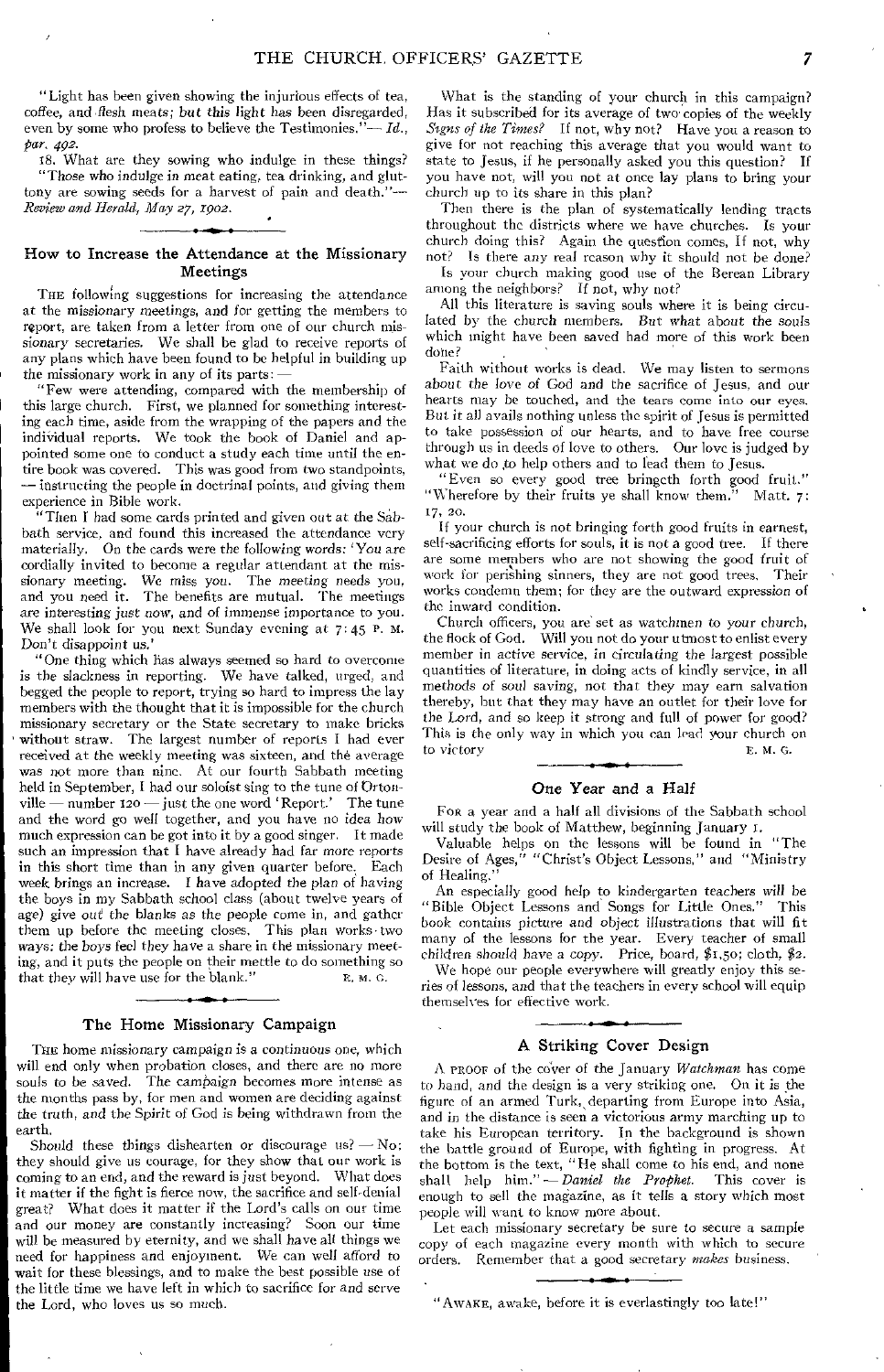## filisotonarp Volunteer ;Department

### Senior Society Study for Sabbath, January 2

I. TALK, by the leader, on plans for 1915, including society rograms and plans for local work. See article "The Lessons on programs and plans for local work. See article "The Lessons on

Bible Doctrines."<br>
2. Talk: "The Value of the Morning Watch." See Mission-<br>
ary Volunteer Leaflet No. 40 and the Morning Watch Calendar.<br>
3. Bible Study: "The Godhead."

4. Talk: "The 1915 Mission Studies." 5. Reading: "The Study of Our Mission History." See *In-structor* of December 22.

6. Testimony Meeting: Theme, Personal Reports of Work Done, and Our Outlook for 1915.

#### Special Note to Leaders

DURING the past year quite full suggestive programs have been given. We hope that all have learned from these the value of always having certain necessary things, and also the advantage of variety in other things and in the manner of arranging the program. We always have singing and prayer, but sometimes the congregation can sing, and at other times special music can be arranged. Sometimes one person can offer prayer, at other times there may be a season of prayer, or the leader may ask for a number of "sentence prayers." As suggested in the article on the Bible doctrines lessons, the program can often be arranged so as to give a large number a part. At other times it may be well to have the program given by only two or three, and at the close have a testimony meeting in which all may have opportunity to speak. Sometimes this testimony meeting may take the form of a praise or consecration service. Again, the members may be asked to give some helpful thought they have obtained from the programs. This year we shall give only the main parts of the program, leaving it to the leaders to arrange definitely how it shall be given.

Plan your programs thoroughly, allotting to each part a certain length of time. Do not run over time. Having everything well in hand before the program begins will insure your success, and often save embarrassment,

Plan your finances; and if your plans include a weekly offering, give it a definite place on the program.

Do not be discouraged if the first few Bible doctrines lessons seem to be difficult. They are upon subjects not so familiar to the young people as the topics to come later. Choose persons who are well qualified to give these first studies.<br>M. E. KERN. M. E. KERN.

#### The Lessons on Bible Doctrines

"OUR only safeguard against the wiles of Satan is to study the Scriptures diligently, to have an intelligent understanding of the reasons of our faith, and faithfully to perform every known duty*."*— *Review and Herald, Nov. 19, 1998.* 

The request has come from all parts of the field that we have lessons on Bible doctrines during 1915. If our "only safeguard" is to have "an *intelligent understanding of the reasons of our faith,"* these lessons surely are timely. Let us plan to make the most of them.

I give below some suggestions for the conduct of these studies, which seem to me to be essential to success:

L\_Let the person or persons who conduct these studies spend not less than one week in earnest intellectual and spiritual preparation.

2. Do not under any circumstances *read* to the society what is here printed. *It was not written to be read,* but as a guide to you in your preparation. *Never bring these printed lessons before the society,* unless it be to read some quotation; and in that case it is always better to read from the book from which the quotation was made, or from a copy. (When quotations are copied, they can often be passed to some members to read, thus giving a larger number a part in the program.)

3. There are different ways in which the lesson can be prepared: —

a. Prepare a talk on the subject, using the various subdi visions (or a more extended analysis) as your outline. Read the scriptures yourself, or have some one else read them (be careful to have everything well read), and comment upon the thought. Always keep in mind the thing to be proved, and steer straight for the goal.

b. Work it up into a Bible reading, asking questions which can be answered by the references and comments. Endeavor to make all questions and statements clear. Do not confuse the minds of your audience. Be prepared to enlarge upon the points, and to answer questions if necessary.

c. Prepare the lesson as a series of propositions and condensed proofs. These can be written out and passed to different members to read. Have the proposition read by one, and the proof read and explained by another. The leader should have a copy of all, and be prepared to answer questions, and supplement what is given.

4. Do not try to teach what you do not understand. If the bearing of any scripture is not clear to your own mind, and it does not seem absolutely essential to the line of thought, leave it out. (There are often more scriptures given than it would be well to present.) If a comment or quotation given here is not clear, do not try to use it.

5. Study the subject till its main thought and subdivisions stand out before you (with your eyes shut) just as clearly as a bare tree in winter, with its trunk and branches (with your eyes open). It is quite essential that the outline be clothed with the leaves of words, explanations, and illustrations, to make the lesson more beautiful, but you cannot do that unless the trunk and branches are clearly in mind.

6. The main object should always be to teach positive truth, but the importance of truths will sometimes be seen more clearly if you can show how those truths offset popular errors in the world. For variety and interest, it might be well sometimes to present the truth as an answer to certain common errors. The one who conducts the lesson could carry out the study that way right through, or only in part. At times a member might be asked to prepare a statement of how he would meet a certain false teaching with the Bible truth on that point.

7. After the naked truth is perfectly clear to your own mind, think of some common illustrations to use in making it clear to others. Study your illustrations, and be sure that they clarify the subject rather than confuse the minds of your audience.

8. In whatever way the various lessons are presented, it would be well for the leader, or some one appointed for the purpose, to prepare a series of brief propositions with proof texts, and drill the society upon them by way of review from week to week. Let there be a spirited three-minute review each Week, on the previous lesson. Encourage the young people to commit to memory the proof texts.

9, Let those who have the burden of this work talk with members about the best way to conduct the programs. Obtain all the suggestions possible, and adopt those which seem to you workable. Remember that there is frequently more than one right way to do a thing. If you have access to a minister or teacher, interview him, and learn all you can about how to do this work. Study your own experience, and seek to make each lesson better.

to. To recapitulate: Study the subject till perfectly clear; pray for personal help and that your audience may be blessed; do not read the lesson; seek variety; prepare illustrations; seek counsel.

If our Missionary Volunteer officers are wide-awake and will study to show themselves approved unto God, workmen that need not to be ashamed, 1915 will truly be our banner year. If these lessons are thoroughly learned, we shall take a long step toward our ideal of having all our members members of Attainment.

There are some Missionary Volunteer Societies (our college societies especially) which are composed of more mature young people, and have access to libraries and Christian teachers as aids in their work. For their benefit we shall make suggestions for advanced study from time to time. These suggestions may be useful in adapting the programs presented to their needs. M. E. KERN. presented to their needs.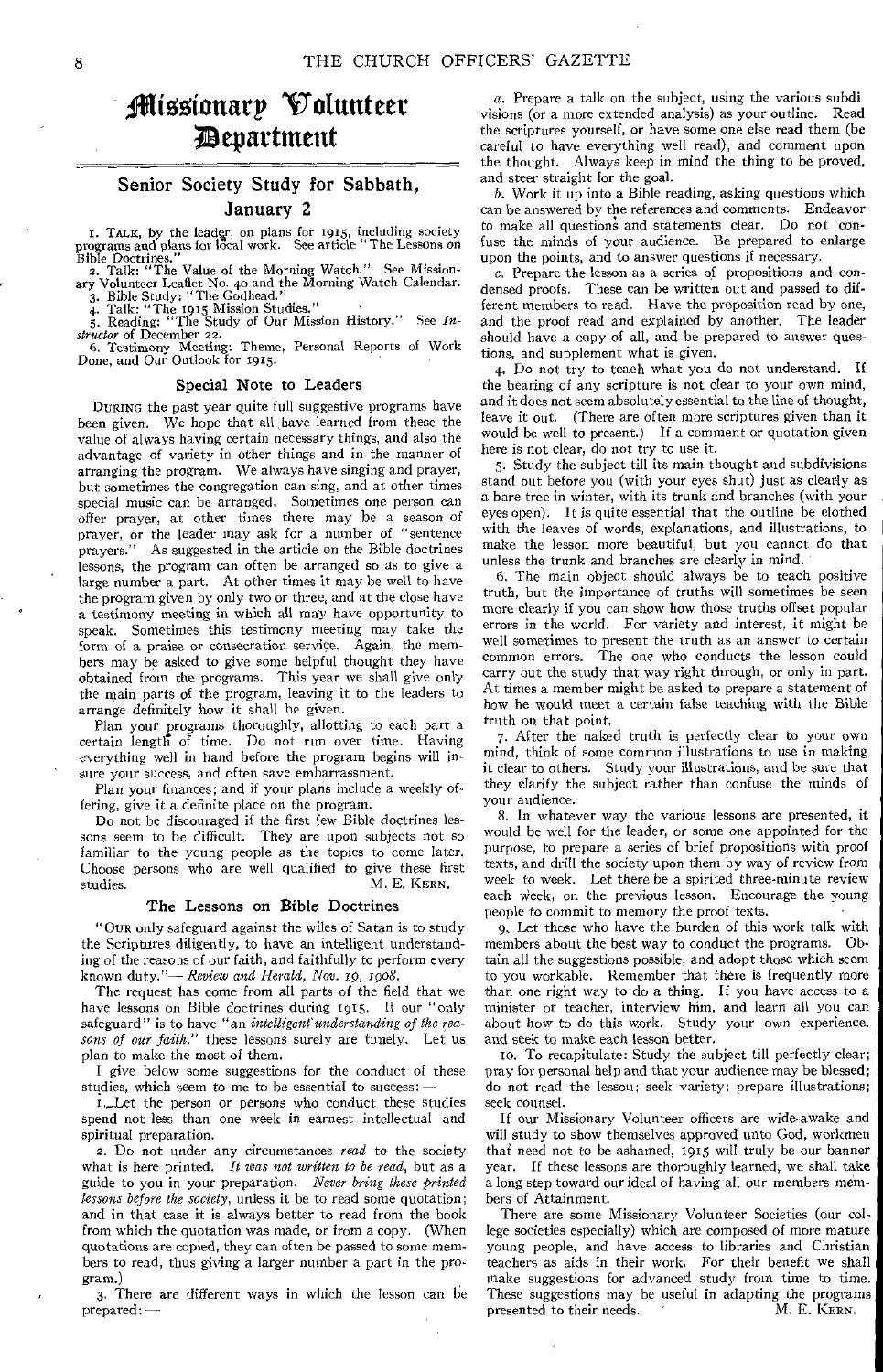#### The Godhead

#### I. *The Existence of God.*

Gen. 1:1; Ex. 3:14; John 5:26: The Scriptures begin with the announcement of the existence of God, "In the beginning God." He is the self-existent One, and the source of all life. "It does not seem to have occurred to any of the writers of either the Old or the New Testament to attempt to prove or to argue for the existence of God. Everywhere and at all times it is a fact taken for granted."—Evans's *"The ;Great Doctrines of the Bible," page 13.* Neither do we need to enter into arguments to prove his existence, although it may be helpful to call attention to the many evidences of his existence all about us. Ps. 14: I. Who is it that denies his existence? "'What! no God? A watch, and no key for it? A watch with a mainspring broken, and no jeweler to fix it? A watch, and no repair shop? A time card and a train, and nobody to run the train? A star lit, and nobody to pour oil in to keep the wick burning? A garden, and no gardener? Flowers, and no florist? Conditions, and no conditioner?' He that sitteth in the heavens shall laugh at such absurd atheism." Yes, we know there is a God, a great First Cause Yes, we know there is a God, a great First Cause of everything in the universe. It would seem that any one conscious of his own existence must recognize the power of God in his own life.

Rom. 2:15: All men, however degraded, seem to have some inherent conception of right and wrong. This in itself would seem to indicate an intellectual and moral Being who is lawgiver and judge.

Rom. I: 19, zo: Nature reveals the power and supremacy of God. "The splendor of nature, surpassing all that man can make, and prompting his own best thoughts and works, proclaims that behind and above the material world is a Worker as much above nature as the artist is greater than his picture, and as much above man as the vast and glorious universe is greater than the noblest works of man. The edifice bears witness to the skill and resources of its Architect."— *Beet's "Manual of Theology," page 4.* 

Job 11: 7-9; Rom. II: 33; Job 26:14, R. V: Sometimes young people in whom is developing that faculty of the mind called reason, gain the impression that everything can be demonstrated, and are perplexed because they cannot prove the existence of God. Those who study will learn, by and Those who study will learn, by and by, that all the great fundamental truths are in a certain sense unknowable, and that the beginning of all reasoning rests on axioms,— assumed or self-evident truths,— and cannot be demonstrated. These great truths are not, however, contrary to reason, but beyond reason. We observe falling bodies, and infer the existence of some force — gravity — to account for this. In the same way we see the order and marks of design in nature, and infer the existence of a Designer. We can no more fully understand or demonstrate the one than the other. But we can know what gravity is *to us,* and that if we jump from a building we shall fall to the ground; and we can know what God is *to us,* that he is our creator, and that we are responsible to him. The impotence of man, in his study, to fully understand the works of God, is well expressed in the following quotation: "Science that can catalogue the stars, calculate eclipses, girdle the globe with lightning, and send your messages upon flaming wings, is impotent, with all her vaunted resources, to produce one fiber of a blade of grass, to tell the cause of one vein in the radiant tracery of a flower, or approximate to the most distant definition of what thought may really be." And the things we can see and partly understand are only the "outskirts of his ways." In "Steps to Christ," in the chapter "What to Do With Doubt," second paragraph (latest edition, page 110), are some very good thoughts on this question.

There is an abundance of evidence that the Scriptures are true, and in them God has revealed much concerning himself.

Not only can we see the marvelous works of God in nature and in our own physical and mental lives, but those who accept the gospel know by experience the power of God to do for them what they could not do for themselves. In the same chapter in "Steps to Christ" referred to above, is this: "Do you ask why"I believe in Jesus? — Because he is to me a divine Saviour. Why do I believe the Bible? — Because I have found it to be the voice of God to my soul."

An infidel had given a strong address against the Christian religion. He had, as he thought, answered all the arguments in its favor. A man arose and told how he had been a drunkard, and how he had done his best to reform, and how his friends, the temperance society, and the doctors had tried and failed. He then told how he accepted Christ and was saved from the curse of rum; how• his home had been transformed, and his wife and children, who once feared him, were now happy and rejoiced to see him come home; how poverty had given way to plenty. "Now," said he, "will you explain that?" But the infidel could not. But the infidel could not.

II. *The Nature of God.* 

John 4:24; Heb. i:3; Col. 1:15; Gen. 1:27: It is very evident from our study of the previous topic that we can only partly understand the nature of God. Not only are we finite while he is infinite, but now our minds are clouded by sin, and we "see through a glass, darkly."

God is an infinite spirit, and is "not subject to limitatiosn in space or capacity of being or of action." But he is also a personal being. "The mighty power that works through all nature and sustains all things is not, as some men of science represent, merely an all-pervading principle, an actuating energy. God is a spirit; yet he is a personal being, for man was made in his image."—" *Testimonies for the Church," Vol. VIII, page 263.* Personality is characterized by knowledge, reason, feeling, individuality, self-consciousness, and selfdetermination.

Deut.  $6:4$ ; Isa.  $45:5$ ; I Cor.  $8:4$ : There is one God and no other, and on this unity of God our duty of supreme love and worship is based.

Matt. 28: 19; 3: 16,-17; John 14: 16; Gen. 1: 26: The unity of God is not, however, contrary to the idea of the trinity. While we cannot comprehend how there can be three persons but only one God, we can doubtless understand how plurality in unity, like the quality of being everywhere present, may be a unique attribute of God, and that we cannot comprehend it because we cannot enter into it. Just so the animals can understand some of the attributes of man, such as kindness, but cannot, of course, comprehend his mental and spiritual life.

Heb. 1: 2, 3, 8; John I: 1-3; IO: 30; Col. 2:9; Isa. 9:6: Christ is God, and in him the fullness of the Godhead dwells. He was associated with the Father in creation, and is one with him. "Christ, the Word, the only begotten of God, was one with the eternal Father,— one in nature, in character, in purpose,— the only being that could enter into all the counsels and purposes of *God."—"Patriarchs and Prophets," page 34.* 

Gen. 1: 2: John 16:7, 8; Heb. 9: 14; Acts 5: 3, 4: The Holy Spirit is the agent through whom God and Christ work in creation and redemption. "Sin could be resisted and overcome only through the mighty agency of the third person of the Godhead, who would come with no modified energy, but in the fullness of divine power. It is the Spirit that makes effectual what has been wrought out by the world's Redeemer."—" *The Desire of Ages," page 671.* The fact that the nature and work of the Holy Spirit is a mystery. (John 3: 8; "The Acts of the Apostles," pages 51, 52) does not prevent us from understanding that he is a part of the Godhead, nor from sharing in the fullness of divine power which he brings.

The Godhead has been well described as follows: "The Father is all the fullness of the Godhead invisible (John 1: 18); the Son is all the fullness of the Godhead manifested (John I: 14-18); the Spirit is all the fullness of the Godhead acting immediately upon the creature  $(I \nCor. 2: 9, 10)$ ."-*Evans's "The Great Doctrines of the Bible," page 28.* 

#### Suggestions for Advanced Study

As stated in the lesson, we do not need to prove the existence of God. His existence is self-evident. Yet we live in a world of speculation and doubt, and students may well study and gather the cumulative proofs of his existence. In societies of older and advanced young people, the chief of these arguments might be presented under the following topics: —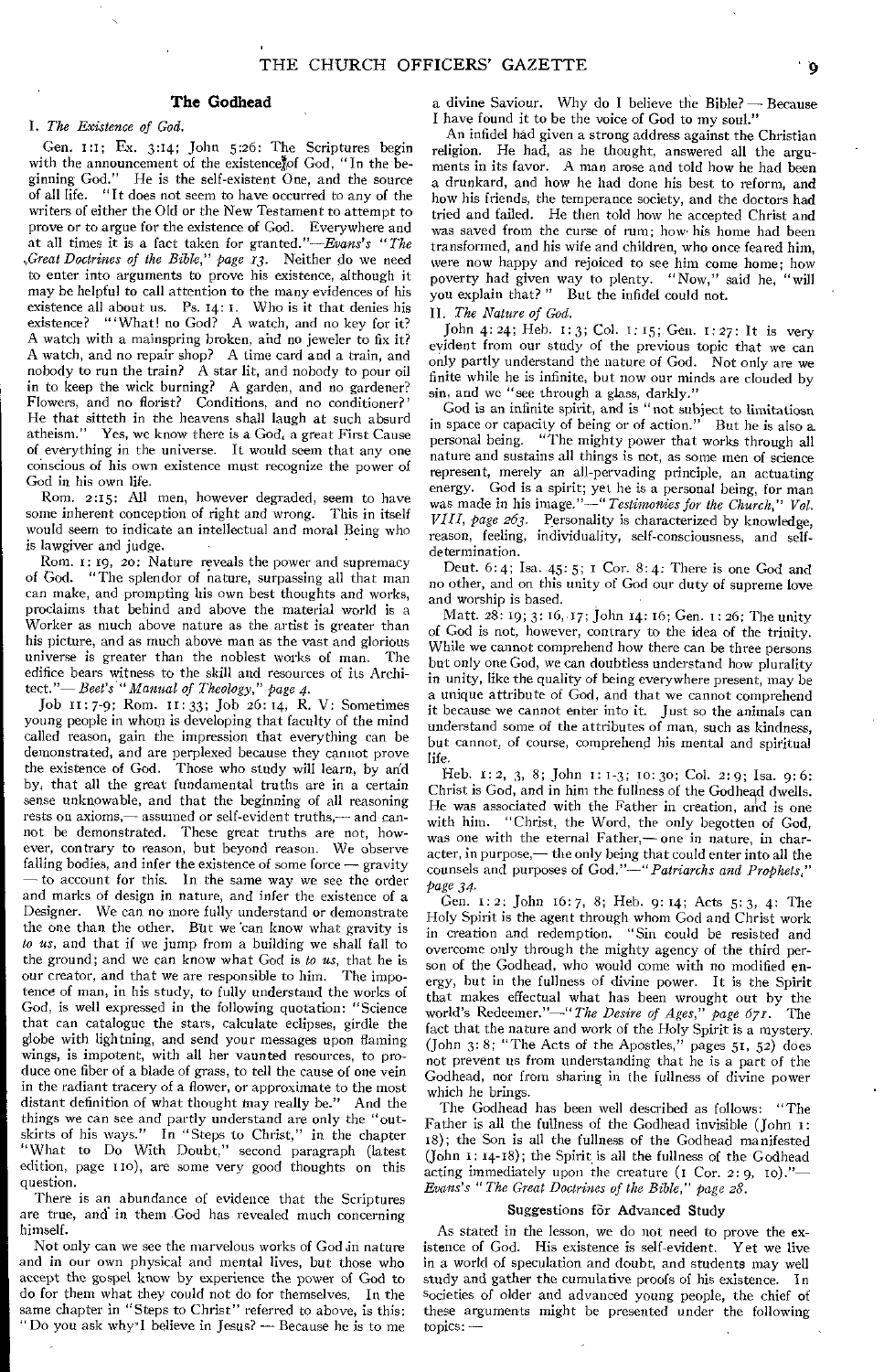$\rightarrow$  (1): Universal belief in the existence of God; (2) cosmological — argument from cause; (3) teleological — argument from design; (4) anthropological—moral argument; (5) argument frdin Scripture; (6) the evidence of experience. References: Evans's "The Great Doctrines of the Bible," Bible Institute Colportage Association, Chicago, 1912; Mullins's "Why Is Christianity True?" (chap. 6), American Baptist 'Publication Society, Philadelphia, 1905; and other books or articles on the evidences of Christianity.

'For help on the evidence of experience, see article by. Mullins' in "The Fundamentals," Vol. III. "The Fundamentals" are a series of pamphlets containing articles designed to substantiate orthodox Christianity, which have been widely distributed free to Christian workers and theological students everywhere. Doubtless there are complete sets in all our schools. Eleven numbers have now been published. They can be obtained from the Testimony Publishing Company, 808 La Salle Ave., Chicago, Ill.

#### The 1915 Mission Studies

It is our purpose this year to study our missions in all the world, but in a little different way than ever before. The Mission Board published a few years ago a pamphlet, "An Outline of Mission Fields," which gives a brief statement of the history of our missionary operations in all the fields we have entered. This little book is now being revised and brought up to date. It will be used as the basis for our mission studies this year, and will be sent out free to all our Missionary Volunteer Societies. Let each society decide how many are wanted, and send its order to its conference Missionary Volunteer secretary. Until this new edition is out, we shall use the old edition, copies of which are being sent to each society leader whose name and address we have. If each society leader whose name and address we have. yours is not received, write your conference Missionary Volunteer secretary at once.

Our purpose in these studies is to give all our young people a clear conception of our missionary operations. The "Outline of MiSsion Fields" is very condensed, and for that reason may seem uninteresting at first; but if those who give the missionary talks *will study* their topics thoroughly, with a map of the country at hand, they will be able to present their topics in an interesting manner, I am sure. Those who give these talks should have access to a good atlas. "The give these talks should have access to a good atlas, "The World Atlas of Christian Missions," published by the Student Volunteer Movement, 600 Lexington Ave., New York City, at \$4 plus carriage, is the best, but any good atlas will answer the purpose. In fact, some prefer the ordinary atlas.

To add to the interest, we shall give notes on the mission study for each program. These will be incidents in our mission history, details that will make the whole stand out clearly, providences that show the hand of God in our missionary-advance. These notes can be woven into the talks, or can be given separately, by one or several persons.

It is also planned that each society shall have a set of outline maps of missionary countries, and that these maps shall be filled in with our conference and mission boundaries, and with stars indicating each mission station. These maps will make our mission work seem much more real to us, and are 'essential to the plan. The Review and Herald is publishing a set of seven outline wall maps, which will be sent to our Missionary Volunteer Societies in mailing tubes, postpaid, for 75 cents a set.

It is the plan to have a review of current missionary history each month. Appoint some person or *persons* a month in advance to study the *Review* and other papers for items of missionary progress. 'By the use of the outline wall maps our missionary operations may thus be seen to grow from month to month, and the review of missions will become one of the most interesting items of the month.

#### Senior Society Study for Sabbath, January 9

I. REVIEW of Morning Watch texts for the week.

2. Reports of work.<br>3. Bible Study: "The Character of God."

4. Talk: "Origin and Progress of Our Mission Work in Eu-rope." See "Outline of Mission Fields," second edition, pages

6-8. 5. Reading: "Reports From Our First Foreign Missionary." Arrangement can be made for several to take part in this.

#### The Character of God

*I. Attributes of God.* 

Ps. oo: 2; 102: 12, 24-27; James 1: 17: God is eternal, and eternity has no beginning, end, or limit. Therefore in his character and nature he is without change.

Jer. *23:* 23, 24; *Ps. 139:* 7-10; Acts 17: 24-28: God's presence is manifested everywhere. He is not everywhere in the same sense, however. See Isa. 66: 1; Rev. 21: 2; Eph. 1: 20.

Rev. 19:6; Job 42:2; Isa. 26:4; Dan. 4: 35: There is no limit to the power of God in earth or heaven.

Job 37: 16; / John 3: 2o; Ps. 139: 2-4; Isa. 46: 9, to: God is perfect in knowledge and knows all things. "There is no past, present, or future with God. Everything is one great living present. We are like a man standing by a river in a low place, who, consequently, can see only that part of the river that passes by him; but he who is aloof in the air may see the whole course of the river, how it rises, and how it runs. Thus is it with God." "We must not confound the foreknowledge of God with his foreordination. The two things are, in a sense, distinct. knows a thing makes that thing certain, but not necessary. His foreordination is based upon his foreknowledge."— *Evans's "The Great Doctrines of the Bible," page 31.* 

*II. God's Character.* Ex. 34: 6, 7.

Ps. 99:9; Isa. 57: 15; I Peter 1:15, 16: God is absolutely free from any wrong, both in himself and in his relations to his creatures. This attribute of holiness is applied to all three persons of the Godhead. See Isa. 41: 14; Acts 3: 14; Eph.

4:30: Ps. 89: 14; Ezra 9: 15; I John 1:9; Rev.15: 3: It follows, if God is holy, that he is righteous and just in all his dealings with his creatures. The Bible affirms over and over again that he is righteous and just in his punishments of the unrighteous and in the forgiveness of sin. The conflict of the ages is over this question of the righteousness of God, and in the end all will admit that his ways are just and true.

James 5: u; Num. 14:8; Ps. 103:8; Eze. 18:32: Mercy and loving-kindness are seen in his relation to the disobedient as well as to the obedient.

John 4: 16; Rom. 5: 8; Jer. 31:3: The gods of the heathen are angry and hateful beings, and need to be appeased; but the one true God, the Creator, styles himself Love.

"The more we study the divine character in the light of the cross, the more we see mercy, tenderness, and forgiveness blended with equity and justice, and the more clearly we discern innumerable evidences of a love that is infinite, and a tender pity surpassing a mother's yearning sympathy for her wayward child.

> "'Every human tie may perish, Friend to friend unfaithful prove, Mothers cease their own to cherish, Heaven and earth at last remove; But no change Can attend Jehovah's love.'" *—"Steps to Christ," page 18.*

#### Suggestions for Advanced Study

A very interesting line of topics touching this and the last lesson would be: (a) Knowledge of God Versus Agnosticism; (b) Spirituality of God Versus Materialism; (c) Personality of God Versus Pantheism; (d) Unity of God Versus Polytheism; (e) The Trinity Versus Unitarianism. References: Mullins (referred to last week) has chapters on the first three topics, and Evans touches them all. Those familiar with libraries and having the help of teachers can easily find materials from which to draw.

<sup>&</sup>quot;How few there are who are truly humble, devoted, Godfearing servants in the cause of Christ, whose hearts are full of gratitude and thanksgiving because they are called to act a part in the work of God, being colaborers with Jesus Christ, partakers with Christ of his sufferings."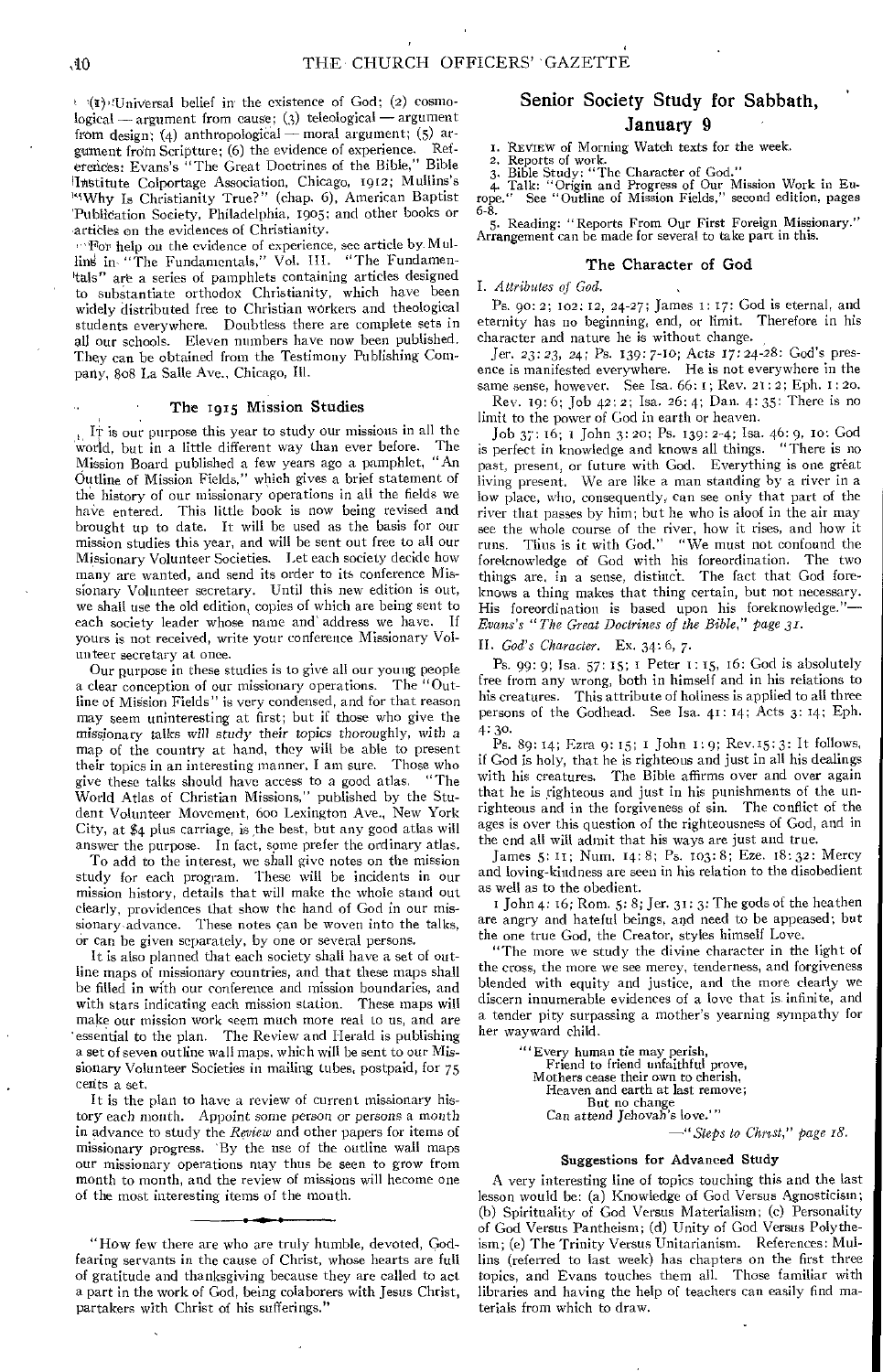#### Reports From Our First Foreign Missionary

Ox Sept. 15, 1874, just a little more than forty years ago, our first foreign missionary sailed from Boston on the *steam*-<br>ship "Atlas." A few hours before leaving, Elder J. N. An-A few hours before leaving, Elder J. N. Andrews wrote: "It has not been without difficulty that I have been able to close up my matters in this country so that I could without embarrassment give myself to the work of God in Europe. I am grateful to God that I have succeeded in this undertaking. And now, as we set forth, we commit ourselves to the *merciful* protection *of* God, and we especially ask the prayers of the people of God that his blessing may attend us in this sacred work. I hope to meet Elder W. M. Jones in London, and perhaps to meet a few other Sabbath keepers in some other parts of England. We shall then make our way directly to Switzerland. My address till further notice will be Neuchatel, Switzerland."

In the *Review* of September 15 announcement of the departure of Elder Andrews was made by both Elder James White and Elder George I. Butler. Elder White said: "Elder J. N. Andrews, who has nobly defended the truth from his very youth, leaves for Europe, probably before these lines shall meet the eyes of the patrons of the *Review*. God bless him." Elder Butler wrote: "Elder J. N. Andrews will prob-Elder Butler wrote: "Elder J. N. Andrews will probably sail for Europe the fifteenth of this month. He leaves us to go abroad to look after the general interests of the cause in Europe. This sending of one of our leading men as a *missionary* to the Old World is an event in the progress of the cause of great interest. We can but expect it will open the way for the progress of the work in all directions in Europe.

How wonderfully Elder Butler's expectations have been fulfilled! In the *Review* of November io, the same year, Elder U. Smith stated that there were 291 Seventh-day Adventist churches, with a membership of 7,500, but that owing to the large number of isolated believers it was estimated that there were from 12,000 to r5,000. Today there are 1,159 churches in Europe alone, with 31,772 members, and there are 114,557 Seventh-day Adventists in the world.

I wish that all our young people could have the privilege *which* I have had *of* reading in the old files of the *Review* the reports which Elder Andrews sent back from Europe. His earnestness, his determination to succeed in raising up Sabbath keepers, his ability to adapt *himself to new conditions,*  and his studiousness in the mastery of the French language, that he might be able to produce literature for the people, set a worthy example for our Volunteers. I doubt not that it all meant sacrifice, too. I notice that he traveled third-class on the cars in Europe, and that certain expenses in the beginning of the work he bore himself, doubtless partly because the outlay was on untried plans, and as an example to the few Sabbath keepers there in sacrificing for the support of the work.

I was much interested *in* the report *of* his visit to Great The Elder W. M. Jones mentioned in Elder Andrews's letter quoted above was the pastor of the old Seventhday Baptist Mill Yard Church in London, the oldest Sabbathkeeping church known. This "church was founded not far from the time when the Pilgrims landed on Plymouth Rock, A. I). 1620." In John James's time, A. D. 1661, the church assembled in Bull Stake Alley, near the present location, where was the "meeting place" in which James was apprehended while preaching on the Sabbath: The old records tell how he was hanged at Tyburn, and "suffered to be dead before he was cut down; the hangman, taking out his heart and burning his members and entrails, returned his head and quarters back to Newgate, put in a basket in a cart, and from thence were disposed of by the king (viz.), his quarters to the gates of the city, and his head first upon (London) Bridge, but afterwards (by appointment) taken down thence, and put upon a pole in Whitechapel over against the passage to the meeting place, where he and his company were apprehended."

Brother Andrews further says: "In company with Brother Jones I *visited* the spot where Mr. Trask, because of his Sabbatarian principles, was placed in the pillory, and whipped from there to the Fleet prison, a distance of more than two miles. We walked over this route in *order to judge* of the time that was occupied in whipping Mr. Trask, as he walked

this distance under the lashes of his brutal enemies.,. Then he was imprisoned in a most wretched *prison,* to remain\_ (or life. What he suffered probably destroyed his mind; for at the end of one year he recanted. His wife, for the same crime as that of her husband, was also imprisoned, but was not placed in the pillory; nor Was she whipped. She remained, some fifteen years, till released by death." Brother Jones afterwards wrote, in speaking of how the Sabbath came from England to America and then to Seventh-day Adventists: "You have your prototype in Mrs. Trask, who subsisted in prison fifteen years as a voluntary vegetarian. Doubtless she would have hated the use *of tobacco* as much *as* you do had it been in use in her day. Think of it! Fifteen years in prison for the Seventh-day Sabbath! Her last will and testament was, 'Bury me neither in church nor churchyard, *but*  in the fields.' No one knoweth her grave unto this day, but she will not be missing in the bright morning. Noble woman! God grant that her fidelity and sacrifice may be largely imitated."

Elder Andrews, in company with Brother Jones, visited also an old Sabbath-keeping church at Natton, near•Tewkesbury, where only *five members* remained. "From there," wrote Elder Andrews, "we took a night train for Glasgow in a third-class compartment, which contains simply two wooden seats facing each other and extending across the car, the entrance being by doors in either side of the car. The notice of our meeting was sent to all the known friends of the Sabbath in Ireland and Scotland. It brought together six persons besides ourselves. Those not able to come to this little gathering sent letters, which were read at the meeting. One Sabbath keeper came from the north of Scotland, and one was present who was a *native of* Ireland, and whose father has begun to observe the Sabbath in Belfast, Ireland. The meeting was organized, and interesting remarks were made by the chairman, and then followed a statement by Brother Jones and myself respecting the work of Sabbath reform, especially in America, and what we hope to be able to do in Great Britain. Those present stated their individual experiences. The occasion was one of great interest. A regular Sabbath meeting was appointed to be kept up by these friends. Our meeting was cheering, for we hope to see a Our meeting was cheering, for we hope to see a good *work* follow. The brother from the north of Scotland was baptized, and was much blessed." In a later *Review*  there is quoted a letter from one of these Scotland Sabbath keepers to the "vigilant missionary society in New England," which says: "I suppose you have already heard of the Sabbath conference held at our house on the eighth of October. You will doubtless be pleased to hear that we have held prayer meetings here every Sabbath evening since then. These meetings are usually attended by six persons, including my mother and myself. Five of us have decided that the seventh day *is* the true Sabbath. The sixth, I believe, is convinced, being regular in attending the meetings.'

In the *Review* of Feb. 4, 1875, there is quoted an article by this Elder W. M. Jones, printed in his paper, the *Sabbath Memorial.* This was written after Elder Andrews had established himself in Switzerland, and after Elder Jones had attended a Sabbath convention there. He says: "The Seventhday Adventists appear in the field in *strong* force. The number of publications in English, Swedish, Danish, French, and German which they send forth is something wonderful; and then their threescore preachers seem to have one very necessary qualification for this our common pioneer work, and that is grit: they take hold of a place and hold on till something is done for the Lord and his Sabbath. Preaching every day, *arguing* against all sorts of whims and dodges, enduring hardness, and filling their cotton tents with eager, solemn listeners,— such is the order of business. Success, though hard earned, does attend them."

I was much interested in how Elder Andrews began in Switzerland. After meeting the few Sabbath keepers there, and perfecting a simple organization for the prosecution of the work, he began to think of ways for extending the work. He hit upon the plan of advertising in the most widely circulated papers the nature of his mission, and inviting the correspondence of any who hallowed the Sabbath or who were willing to investigate its obligations. He wrote, sent liter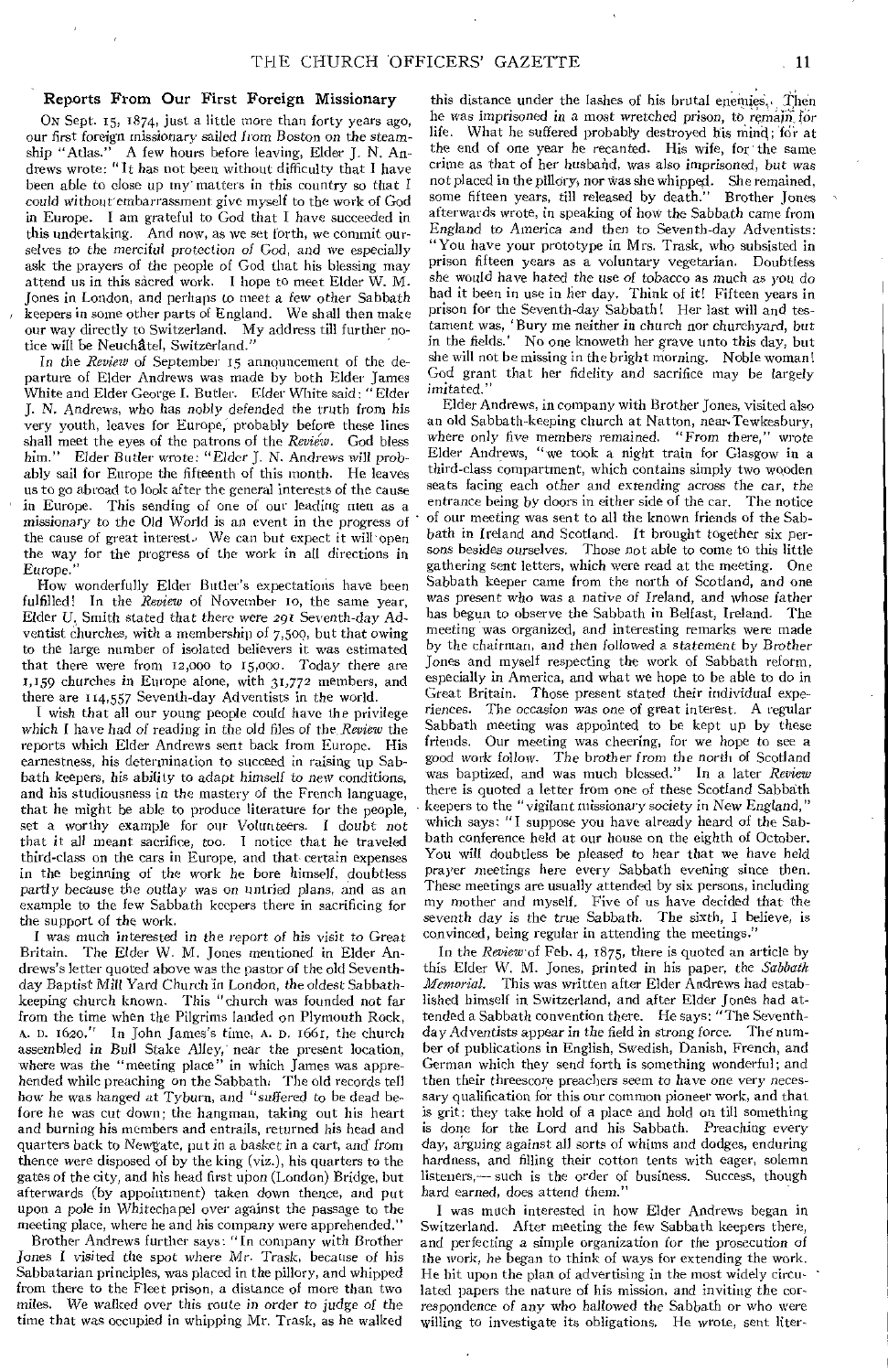ature, and in some cases visited those who responded. Some Sabbath keepers were found, and other definite results came from these efforts.

Of the work at this time Elder Andrews wrote: "It is the day of small things with us here at present, but we do not despise them. The providence of God is at work for us, and we mean to keep as near to it as possible."

I was impressed by his early call for young men and by the quality of those desired. " If we have young men of approved piety, and of good understanding in the. Scriptures, and of capacity to teach, who understand no language but the English, I believe that this class may furnish valuable laborers in the various nationalities of Europe. I think that if such young men were willing to give themselves to the work, and if they could set out with the approval of those competent to advise, they would speedily become able to speak the language of the country to which they should go. . . . But let none come to Europe for the romance and sight-seeing of the journey. This kind of poetry will speedily turn to sober prose. The comforts and conveniences of common life in Europe do not compare with those of America, at least not to a person of American ideas. We want those men who are willing to labor, even though they do not find their own tastes and preferences met in their surroundings, and who will never think of quitting the field till the time comes for the laborers to cease their toil, and to bring in their sheaves of well-ripened grain."

#### Senior Society Study for Sabbath, January 16

I. REVIEW of Morning Watch texts.

2. Reports of work and suggestions concerning the work being taken up by the society. 3. Bible Study: "Creation."

4. Talk: "The German Field." See "Outline of Mission Fields," second edition, pages 8-15 (except paragraphs on Rus-sia). "Notes on the Mission Study" can be used as a part of this talk, or may be given separately.

5. Testimony Meeting: Theme, Our Desire to Have a Part in God's Work.

#### Creation

#### *I. Definition of Creation.*

Gen. 1: 1; Ps. 33: 6, 9; Heb. 11: 3; Eph. 1: 4: "By creation we mean that free act of the triune God by which in the beginning for his own glory he made, without the use of preexisting materials, the whole visible and invisible universe." *— Strong's "Systematic Theology," page 183.* These scriptures and many others bear out this definition. There was a time when the foundation of the world did not exist. If the materials which compose the universe were not brought into existence by God, then they would be coexistent with him. This is unreasonable; for if there were any other substance existing independent of God's will, he would not be absolute sovereign.

It is very easy to see that creation is a subject which science or reason cannot explain. "Physical science can observe and record changes, but it knows nothing of origins."-*Strong.* Hartmann, a German philosopher, said, in speaking of the original elements of the universe, "Science stands petrified before the question of their origin."

Job 37:5; Heb. 11:3: Remembering the nature and attributes of God as brought to view in our first lesson, it is not surprising that he does great things which we cannot com-<br>prehend. We understand them only by faith. "The work prehend. We understand them only by faith. of creation can never be explained by science. What science can explain the mystery of life? The theory that God did not create matter when he brought the world into existence, is without foundation. In the formation of our world, God was not indebted to preexisting matter. On the contrary, all things, material or spiritual, stood up before the Lord Jehovah at his voice, and were created for his own purpose. The heavens and all the host of them, the earth and all things therein, are not only the work of his hand; they came into existence by the breath of his mouth."—" *Testimonies for the Church," Vol. VIII, pages 258, 259.* 

#### *II. Creation of the World.*

Ex. 2o: It; Gen. I: 3-25: For ages men have labored hard to explain the universe by their own study, apart from any revelation from God. Philosophers and scientists have endeavored to show how everything has come about by the ordinary processes of nature with which they are more or less familiar, without any direct or sudden act of God. This has led to the theories of evolution and to the effort to stretch out creation week into indefinite periods of time. But "the Bible recognizes no long ages in which the earth was slowly evolved from chaos. Of each successive day of creation, the Sacred Record declares that it consisted of the evening and the morning, like all other days that have followed. At the close of each day is given the result of the Creator's work. The statement is made at the close of the first week's record, 'These are the generations of the heavens and of the earth when they were created.' But this does not convey the idea that the days of creation were other than literal days. Each day was called a generation, because that in it God generated,<br>or produced, some new portion of his work."—"Patriarchs or produced, some new portion of his work."*and Prophets," page 112.* 

#### *III. Creation of Man.*

Gen. 1:27, 28; 2:7, 18, 20-24; 3:23: "Here is clearly set forth the origin of the human race; and the divine record is so plainly stated that there is no occasion for erroneous con-<br>clusions. God created man in his own image. Here is no God created man in his own image. Here is no mystery. There is no ground for the supposition that man was evolved, by slow degrees of development, from the lower forms of animal or vegetable life. Such teaching lowers the great work of the Creator to the level of man's narrow, earthly conceptions. Men are so intent upon excluding God from the sovereignty of the universe that they degrade man, and defraud him of the dignity of his origin. He who set the starry worlds on high, and tinted with delicate skill the flowers of the field, who filled the earth and the heavens with the wonders of his power, when he came to crown his glorious work, to place one in the midst to stand as ruler of the fair earth, did not fail to create a being worthy of the hand that gave him life. The genealogy of our race, as given by inspiration, traces back its origin, not to a line of developing germs, mollusks, and quadrupeds, but to the great Creator. Though formed from the dust, Adam was 'the son of God.'" *—"Patriarchs and Prophets," pages 44, 45.* 

Gen. 1:26, 27; Ps. 8: 5-8; Heb. 2: 7, 8: Here is clearly set forth the position man was to occupy and the authority given him. The very thought of the place man was created to occupy in the plan of God should profoundly impress our' hearts with the dignity of humanity, and should make us more earnest in our work for souls,

#### *IV. Character of the Finished Work.*

Gen.  $i: 3i$ ; Eccl. 7:29: On the perfection of nature, read "Patriarchs and Prophets," chap. 2. From this chapter we read in regard to man: "Christ alone is 'the express image' of the Father; but man was formed in the likeness of God. His nature was in harmony with the will of God. His mind was capable of comprehending divine things. His affections were pure; his appetites and passions were under the control of reason. He was holy and happy in bearing the image of God, and in perfect obedience to his will."— *Id., page 45.* 

#### *V. God's Purpose in Creation.*

Isa. 45: 18; 43: 7; 60: 21; Rev. 4: 11: In Heb. 6: 13 we read that since God could "swear by no greater, he sware by himself." So we might say that the infinite God could only plan<br>the work of creation for himself and his own glory. But the work of creation for himself and his own glory. since holiness and love are fundamental attributes of God, he takes delight in manifesting his glory in bringing happiness to his innumerable creatures.

That the perfection of creation does not now exist is evident, both from observation and from the testimony of Scripture. Man has fallen far from his original perfection, and is subject to pain and death. Even "the whole creation groaneth" under the burden of sin. Rom. 8:22. This, under the burden of sin. Rom. 8:22. however, will be treated in a succeeding lesson.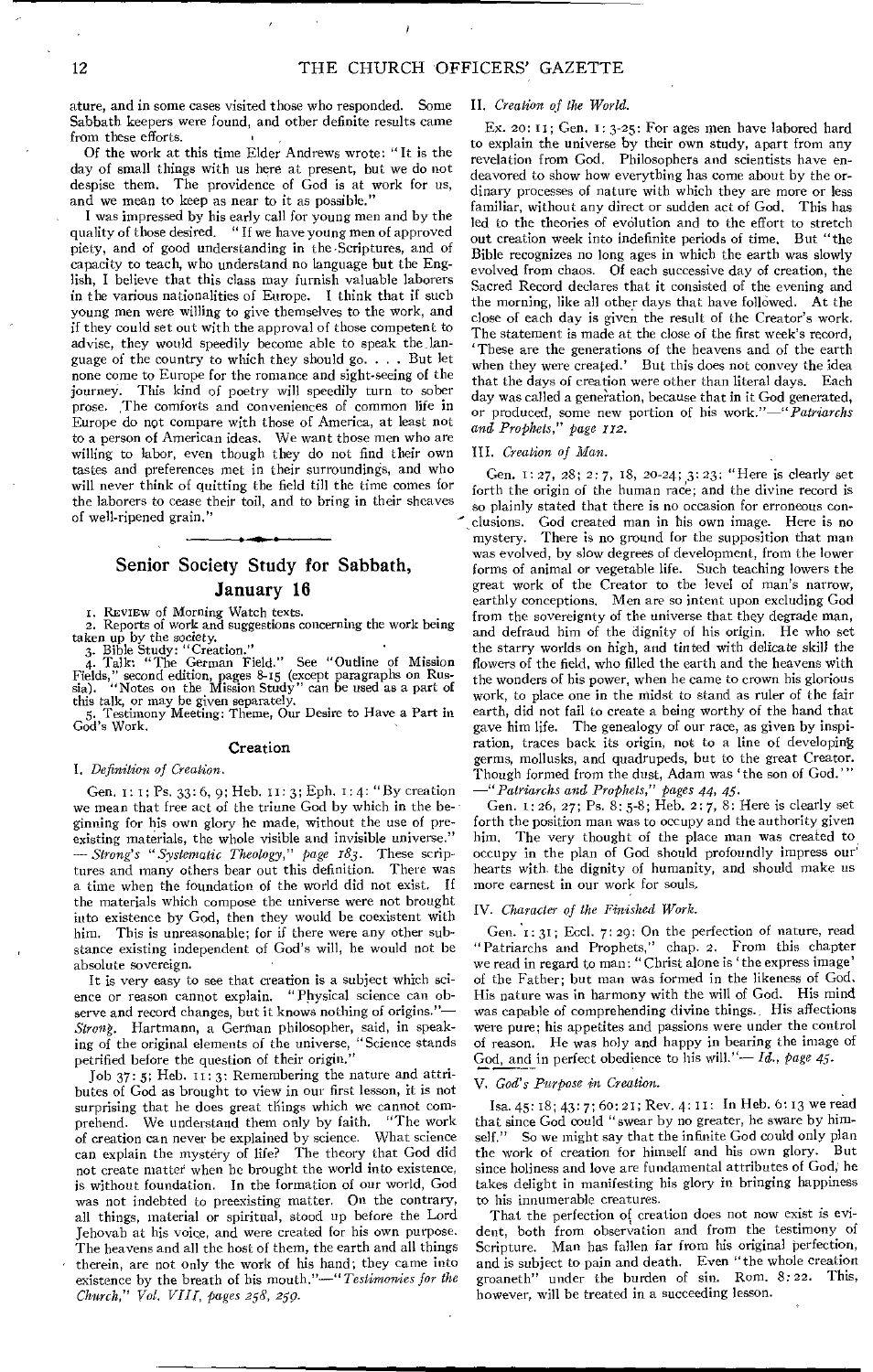#### **Suggestions for Advanced Study**

The subject of evolution is one that cannot be ignored by the Christian worker today, especially by those who work for the educated classes. It is very unwise, however, for those who have not studied the subject to try to refute evolution on scientific grounds. Far better, with meekness and fear, to give an answer for our faith in the simple Bible record, and to present our personal testimony concerning the power of God to transform human life. The evolutionary theory of creation is, however, very vulnerable; and where there are those who have library facilities and ability to handle the subject, some such topic as " The Unproved Theory of Evolution" would be very interesting in connection with this program. *If* an extended program is desired, the subject can be subdivided. References: Mullins's " Why Is Christianity True?" chap. 5; Townsend's *" Collapse of*  'Evolution" (pamphlet), Bible League, 317 East 118th St., New York City; articles in " The Fundamentals," Vols. VII and VIII; George McCready Price's "God's Two Books," Review and *Herald,* rqm, *and "* The Fundamentals of Geology," Pacific Press, 1913; Burr's " Pater Mundi, Evolution," *American* Tract Society, *New* York, 1873; Evans's "Great Doctrines of the Bible," pages 128, 129.

#### **Notes on the Mission Study**

Just a few scattered items from the story of our work in the territory now included in the German union conferences and in the Danube Union will serve as examples of the details of the work and to illustrate the providences of God in its development.

#### **Beginning in Germany**

Elder Andrews's account of his five weeks' visit to those first Prussian Sabbath keepers is very interesting. He did considerable preaching to others there, but the last few days of his stay was devoted wholly to the brethren. He told of preaching three hours one forenoon, and two that afternoon, and as he could hold but one meeting the next day he spoke four hours. He said: "We have had a very important series of meetings the past two days, and I feel certain that lasting good has been done. **I** do not approve of such long meetings as I have here reported, except upon extraordinary occasions, and then we have the example of Paul in their support." It is evident from his reports that he did faithful work in pointing out their sins and in instructing them on points of faith, including systematic benevolence (the plan of supporting the work our people had before they understood the tithing system), the proper manner of keeping the Sabbath (they were keeping it from six o'clock on Friday), and on the spirit of prophecy. It is interesting, too, to note that these newly found brethren bore the expense of Elder Ertzenberger's meeting which followed, and also of Elder Andrews's visit to them. So the work in Germany started on a self-supporting basis.

#### A **Soldier's Experience**

Here is one *of many* experiences *our young men in* Germany have had since the beginning of our work there:

"On the *first* Friday *evening, after asking* God to help him, he went to the captain and told him that the next day *was* the Sabbath *of* the Lord, which he would%have to keep holy, giving the reasons. The captain was astonished, and said that this was impossible; he would have to do service the next day by all means. Sabbath morning arrived. Twelve times he was called to take his place. As he remained steadfast, he was threatened with imprisonment in a fortress. They finally told him that he would be shot if he persisted. His answer was, 'My Saviour has died for me; why should I not be ready to die for him and his commandments?'

"He was brought into a large hall, where thirty officers were assembled as a court-martial, and where he was asked to defend himself. He told them he had one hundred Scripture texts for the Sabbath, and if they could show him one text for Sunday, he would be willing to submit. They called for the chaplain, who spoke with him for some time; but all present saw that this brother was in the right. Often they said, , The Bible does not say so;' and then he would turn and read it. They asked him who taught him. His reply was, 'The *Bible.'* 'They asked him *for* publications *concerning* this doctrine, and took **all** he had. Some gave their addresses for *More.* He told them that if they punished him *for* keeping the Sabbath commandment, they ought to punish all others for keeping the other nine *commandments.* They were perplexed, and finally wrote in his papers, 'Not fit for military service on account of hallucinations, and therefore entirely dismissed.' To his protests against such a declaration when he was in possession of his senses, they replied by begging him to rest satisfied."

#### **Austria**

An interesting incident showing the different ways in which God works comes from Austria: "A worker went to labor in a city of Upper Austria not very long ago, and in distributing German literature, placed some of our good publications in the hands of a lady who had dreamed about thirty years ago that there would be sent her a message from Hamburg that she must accept. Upon reading this literature it so appealed to her that she was deeply impressed by it, and so looked to see where it came from. To her astonishment she saw the Hamburg imprint, and remembered her dream. In a short time she was enrolled among those who keep the commandments of God and the faith of Jesus."

Elder H. F. Schuberth gave the following account of a visit he made to the Adriatic Mission field, which is a part of Austria: "I have just completed a five weeks' visit in our Adriatic Mission field. Although, the priests again tried all kinds of schemes, they could not hurt us. We answered in the public papers their attacks upon the truth, so now we have public opinion and the police on our side. The time has come for us to push the work in this difficult field. By the grace of the Lord I could myself make a beginning in two places. In Serajevo, Bosnia, I could hold the lectures in German without translation. I left there a young worker, who also knows a little of the Croatian language. We had a very good attendance. The people had never before heard anything except the Catholic teaching.

"At the second place, Spalato, Dalmatia, I myself could not speak, as the hatred against the German language was too great. But I took a young Bible worker along, who could talk the Croatian language pretty fairly. With him I studied the lectures I intended to hold, and he brought them to the people. We had some lantern pictures, so.he talked, and I managed the slides. As it was the first time for him to speak before the public, I was sweating for him, but he did very nicely. Spalato being Catholic only, and full *of* Jesuits, it was *quite* an undertaking. The *young* brother being an Austrian, they could do us no harm. We had there also a *very good attendance, and* many especially bright young men are greatly interested.- After five lectures, I had to leave, *commending our 'Titus' in 'Dalmatia'* (2 Tim. 4: to) to the grace of the Lord, who will surely help him until I *can come again,* which will be, perhaps, in the *spring* after our conferences are over."

#### **Hungary**

This remarkable story of how God works *even* behind prison bars was told by Elder H. F. Schuberth: —

"A few weeks ago I visited in Hungary, near Budapest, a man in a prison who,wanted to be baptized. He had been keeping the Sabbath in prison for quite a while, being, released from work for that day. Perhaps you will wonder how•he came to embrace the truth in prison. Two brethren in Canada — a Roumanian and a Servian — sold their farms, and came to Hungary to bring the truth to their relatives. On the Hungarian border the police arrested these brethren, and put them in prison, thinking that they were land agents persuading persons to go to the United States. Being in the prison forty-five days, our brethren preached the truth; and about twelve wanted to begin to keep the Sabbath. The inspector of the prison did not know how to help himself, so he kept transferring the Canadian brethren from one prison to another, thinking in that way to **kill** this movement. The man I visited was one of those who had thus received the truth; another man has-already been baptized, and served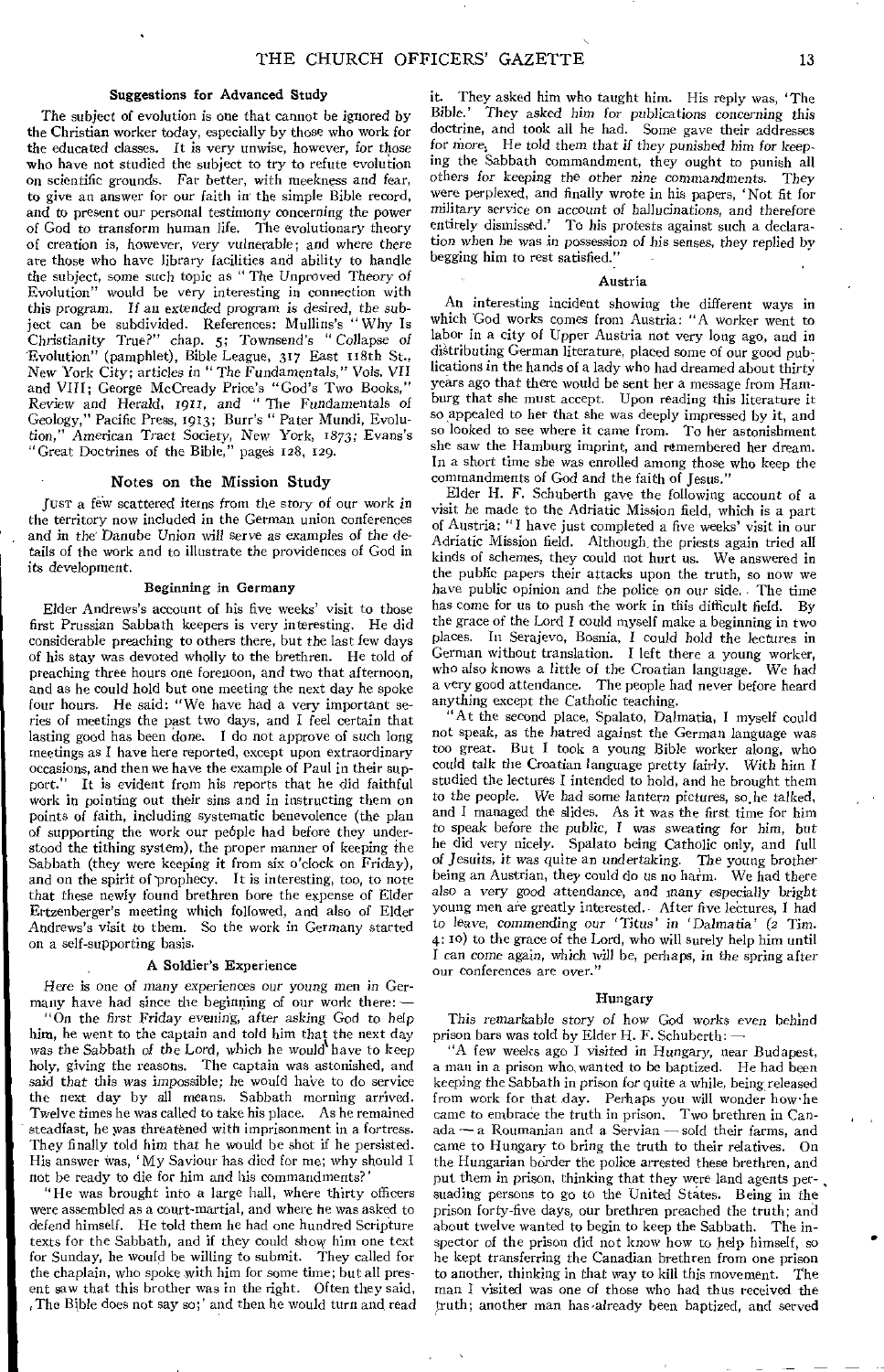his time. The one I recently baptized is an educated Servian, a finemah, formerly a higher officer of the police, and is thoroughly converted. He will come out of prison in a few months."

#### Balkan States

Brother Hinter's story of the conversion of a policeman is given in the following report;  $\tau$ 

"I have had to labor through an interpreter, as I did not know the Roumanian. Last winter I had a translator who himself did not know the language very well; so I often had to weep because the people could .not get the words as I gave them. But the hearers rejoiced that they could get the truth as well as they did; for through the Spirit they could understand more than they heard by the ear. And through this imperfect translating God brought the truth to a man who is a better interpreter; so we have been able to see the hand of the Lord in it all, and the church has increased from; thirty-four to sixty-two.

"One night some policemen came, and wanted to compel me to leave the country in twenty-four hours. I did not know just what to say that evening, but the Lord gave me the subject Lawlessness in the World.' I showed how it happens that because of this lawlessness, the police must be out night and day, in wind and storm and rain. Although I knew that the men wanted to catch some word on which to expel me, yet I was able to look them in the eye with a pleasant countenance. After the service, one of the officials was so friendly that he came forward and shook hands with me, and offered to teach me Roumanian; and not long after, one of these policemen was baptized, and is now in the Bukharest church. Of all denominations, aside from the state church, we alone now have the right to preach in the Roumanian tongue.

"The papers help us very much, as their articles against our work advertise'us so much that we need spend no money for advertising purposes. Sometimes the police warn the people against us, and give not only the place of our meetings, but also the texts that we use. As many as one hun-<br>dred and ten to one hundred and twenty still come. Not dred and ten to one hundred and twenty still come. only do we reach the common classes, but one of the court musicians has been baptized, and we expect *soon* to be able to baptize one of the court dressmakers. The queen of Roumania reads our German paper, and also some of our tracts. I am of good cheer, and rejoice that I can speak to a people in a foreign land, whose language I have had to learn. I hope soon to be able to preach without an interpreter. Remember to pray for the work in Roumania and in all the Balkans.

The difficulties and the determination of the workers are shown in the following: "Not long since every worker in Roumania who was not a native of the country, was expelled. One German worker, however, has planned to enter the field as a commercial traveler, in order to do what he can to aid the Roumanian brethren, and doubtless he is in the field at the present time."

The following from Elder J. F. Huenergardt tells the story of our first Sabbath keepers in Servia: "About a year ago I visited a company of Servian believers near the southern border of Hungary. During one of our Bible studies a Servian from Belgrade, the capital of Servia, was present. truths presented made a deep impression upon him. / As he was an intelligent man, he studied the message, and after he returned home, he decided to obey. About three weeks ago I visited him in Belgrade, when he was baptized with several other Servian converts just across the border, in Hungary. This brother has three daughters who are Servian teachers, also a son in a very responsible position, all *of* whom are intelligent, and do not oppose the truth. This is our first Seventh-thy Adventist in Servia, with its four millions of people, who are still in darkness." In 191t the following report was made: "Slowly but surely we are getting into Servia. A year ago there was but one believer in Belgrade, the capital. Now there are nine. The one worker in that city has been repeatedly put *in* jail, and though severely injured by his 'treatment and sent out of the country, he has gone back. In the capital they seem, so fiercely determined to prevent his work that now he will labor elsewhere in Servia, leaving Belgrade for a time."

#### Senior Society Study for Sabbath, January 23

I. REVIEW of Morning Watch texts, by seven members, each telling the blessings obtained from the study of one day's scripture.

2. Reports and plans of work. 3. Bible Study: "God's Keeping *Power* and His Memorial." 4. Review of Missions: A review of a month's gleanings from our missionary reports.

#### God's Keeping Power and His Memorial

#### *I. Preservation of the Universe.*

*Neh.* 9: 6; Acts 17: 28; Ps. 36: 6; Heb. I: 3: Creation COMpleted (Gen. 2:2; Heb. 4:3), God continuously maintains the things he has caused to exist. Not having the cause of being in themselves, their continuance as well as their origin must be due to his divine power.

"As regards this world, God's work of creation is completed. For 'the works were finished from the foundation of the world.' But his energy is still exerted in upholding the objects of his creation. It is not because the mechanism that has once been set in motion continues to act by its own inherent energy, that the pulse beats, and breath follows breath; but every breath, every pulsation of the heart, is an evidence of the all-pervading care of him in whom 'we live, and move, and have our being,' It is not because of inherent power that year by year the earth produces her bounties, and continues her motion around the sun. The hand of God guides the planets, and keeps them in position in their orderly march through the heavens. He 'bringeth out their host by number: he calleth them all by names by the greatness of his might, for that he is strong in power; not one faileth.' It is through his power that vegetation flourishes, that the leaves appear, and the flowers bloom. He 'maketh grass to grow upon the mountains,' and by him the valleys are made fruitful. All the beasts of the forest seek their meat from God, and every living creature, from the smallest insect up to man, is daily dependent upon his providential care. In the beautiful words of the psalmist, 'These wait all upon thee.... That thou givest them they gather: thou openest thine hand, they are filled with good.' His word controls the elements, he covers the heavens with clouds, and prepares rain for the earth. 'He giveth snow like wool: he scattereth the hoarfrost like ashes.' When he uttereth his voice, there is a multitude of waters in the heavens, and he causeth the vapors to ascend from the ends of the earth; he maketh lightnings with rain, and bringeth forth the wind out of his treasures." *"Patriarchs and Prophets," page r15.* 

*'This* does not mean that God does not use second causes. The human will, we know, has a certain independence, although "we live, and move, and have our being" in God. So the forces of nature are both independent and dependent. For instance, magnetism has the power of drawing certain substances to itself, but the continuous existence of that force is dependent on the continuous agency of the divine will. We might illustrate thus: Man can perform certain work directly with his hands, or he can construct a machine to do the work, in which case he supplies the power and operates the machine. The man does the work by means of the machine as a second cause. So there is no force in the universe that does not "testify to the will of God which originated it and which continually sustains it."

Gen.  $1: 11, 22, 28:$  In harmony with his plan of preservation, God arranged a wonderful and beautiful plan by which plants, animals, and man are endowed with properties and powers for their own perpetuation. And the mystery of life and its reproduction are a constant testimony to the power of God.

#### *II. God's Memorial of Creation.*

Gen. 2: 1-3; Ex. 20: 8-11: It is very plain from what we have studied of the nature and attributes of God, and his power and purpose in creation, that the well-being of all intelligent beings depends on their grateful acknowledgment of the sovereignty of God, in whom they live and move and have their being, and from whom all blessings come to them.

"In Eden, God set up the memorial of his work of creation,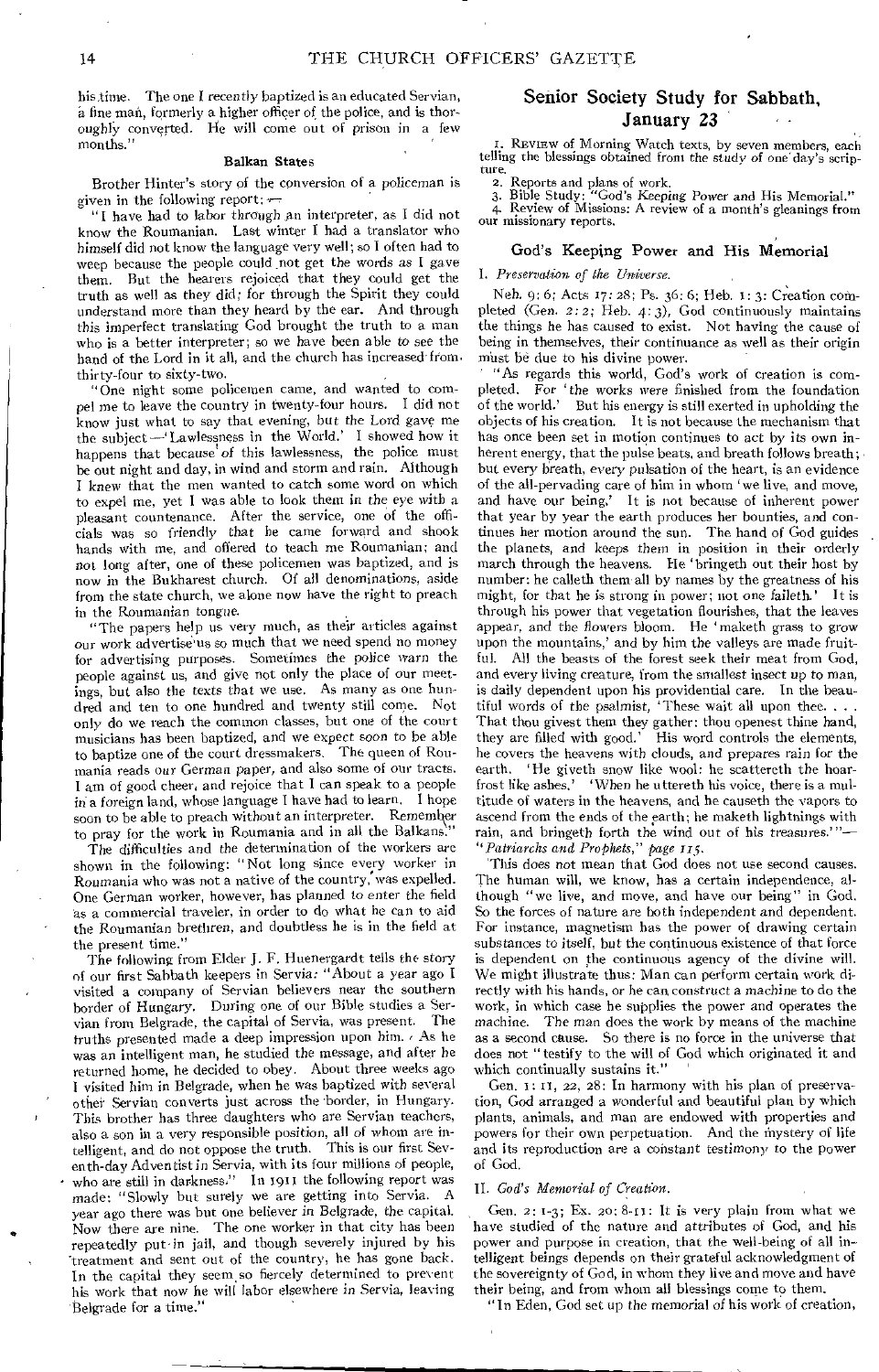in placing his blessing upon the seventh day. The Sabbath was committed to Adam, the father and representative of the whole human family. Its observance was to be an act of grateful acknowledgment, on the part of all who should dwell upon the earth, that God was their creator and their rightful sovereign; that they were the work of his hands, and the subjects *of his authority.* Thus the *institution* was wholly commemorative, and given to all mankind. There was nothing in it shadowy, or of restricted application to any *people."—"Patriarchs and Prophets," page 48.* 

#### Suggestions for Advanced Study

I. Another interesting supplementary topic would be "Other Worlds." See *Johnson's "* Bible Doctrines" *(lesson*  6), College Place, Wash.

2. God's great purpose in the institution of the Sabbath.

#### Senior Society Study for Sabbath, January 30

This day is left open for the society leader, with his executive committee, to arrange. There may be some worker whom you would like to have speak or conduct a consecration service. A review of the main points in the four Bible studies would be helpful. If the executive committee has some special plans to lay before the society, this is a good time.

#### Note to Junior Leaders

It is planned for the Junior societies to follow the same *lines of thought in* their studies this year as the Seniors: The Bible doctrines studies will be simplified and made more concrete. The Junior leaders, however, will doubtless receive help from a personal study of these Senior studies. Read the article "The Bible Doctrines Lessons." Some of the suggestions there may be helpful to you.

In the mission studies you can very largely use the same material as the Seniors, especially the stories. We shall, however, from time to time, present some other mission stories, which will be especially adapted to the Juniors. The Juniors *will doubtless* take *great* delight *in* filling in the *outline maps.*  These mission maps will be helpful to our church schools in their daily work.

#### Junior Society Study for Week Ending January 2

I. TALK, by the leader, on plans for the Junior work for 1915, including programs and work. 2. Talk: "The Value of Prayer and the Morning Watch."

*Explain good things to come in* the Morning Watch in the study

of Bible Study: "Father, Son, and Holy Spirit."<br>
3. Bible Study: "Father, Son, and Holy Spirit."<br>
4. Talk: "The 1915 Mission Studies." See Senior lesson.<br>
5. Reports of work.<br>
6. Recitation: "Work for Little Followers." Se December 22.

7. Testimony Meeting: Theme, What Missionary Work Can I Do in 1915?

#### Father, Son, and Holy Spirit

*1. The Lord Makes Himself Known by His Works:* Isa. 44: 12-19; 45: 5, 12; Rom. 1: 19, 20. In the olden times, as well as now, there were many who worshiped other gods, and all dotvn through the ages the Lord has been trying to make himself known to the people. Tell the *story of* Isaiah 44. Note that it is God's rain that nourishes the tree, and that part of the same tree from which man makes his god he burns and warms himself. Contrast this with the true God, who created the earth and all that is in it, and all the host of tars which we can see in the sky, and many that we cannot see. Call attention to everything about us that shows God's power. This is what Paul and Barnabas did. Acts 14: 15. No wonder the heathen are without excuse.

*2. Jesus Came to Make God Known and to Save Us:* John  $3: 16; 10:30; 17:5.$  These scriptures are clear. Dwell on he thought that Jesus was with the Father before creation, and one with him in all his plans and purposes.

*3. The Holy Spirit Given to Lead Us:* Heb, 9: 14: Gen. is 2;

John 16: 7, 8, 13; Rom. 8: 14; Acts 8: 26-39. The Holy Spirit, being the Eternal Spirit, must also have been with the Father before the world was. All three were present at creation, for the Father said to Jesus, "Let us make man in our image" (Gen. 1:26), and the Spirit of God moved upon the waters. The Spirit is also to tell us when we do wrong, and to lead *us* in the right way. Show how wonderfully Philip was led in his preaching.

*4. The Work of Father, Son, and Holy Spirit:* Matt. 3: i6, 17; 28: 19. All three were present when Jesus was baptized, --- the Father, invisible, speaking from heaven; the Son, being baptized to enter upon his work; and the Holy Spirit, coming down upon him to lead him in his work. And we are baptized in the name of the Father, Son, and Holy Spirit.

#### Junior Society Study for Week Ending January 9

I. REVIEW of Morning Watch texts for the week.

2. Reports of work.<br>3. Bible Study: "The Character of God."<br>4. Exercise: "Seven Thoughts on Love." To be given by 4. Exercise:<br>seven children.

5. Talk: Our First Foreign Missionary. See Senior article "Reports From Our First Foreign Missionary."

#### The Character of God

I. *The Greatness of God:* Isa. 66:1; Ps. 139: 7-10; Acts 17: 24-28; Job 42:2; Ps. 139: 2-4. God's throne is in heaven, yet his presence is in every part of the universe, and he is near to every one of us. His power is so great that he can do everything, and he knows all things. Dwell on his knowledge of all we do, say, or think.

*2. God's Love and Mercy: I* John 4: 16; Jer. 31:3; Ps. 103: 13; Eze. 18: 32. Think of the person who loves you most, and would do most for you. Doubtless it is mother. Yet the Lord says that though she should *forget* you, he will not. Isa. 49: 15. In his tender mercy he pities us, even when we bring trouble on ourselves by our sins.

*3. God's Holiness and Justice: Ps.* 99:9: 89: 14; I John 1: 9; Ex. 34: 6, 7; Rev. 15:3. The Lord is holy and cannot do wrong. He is always just in his dealings with his creatures. "He is faithful and just to forgive us our sins," as he has promised. He is also faithful and just in dealing with those who cling to their sins. Unless we get rid of sin, we shall always be unhappy, and it would not be right for God to give us eternal life. When the great conflict between God and evil is over, all will see that God has been just in all his ways.

#### Seven Thoughts on Love

FIRST CHILD:

"My little children, let us not love in word, neither in tongue; but in deed and in truth."

ALL SING:

"I love thee, I love thee, and that thou dost know; But how much I love thee my actions will show."

SECOND CHILD:

"I love them that love me; and those that seek me early shall find me."

ALL SING:

- 
- "I will early seek the Saviour, I will learn of him each day; I will follow in his footsteps,
	- I will walk the narrow way;

"For he loves me, yes, he loves me, Jesus loves me, this I know;

Jesus loves me, died to save me, This is why I love him so."

THIRD CHILD:

"If ye love me, keep my commandments."

ALL SING:

- "They shall walk the golden city,
	- Dwell upon the earth made new,
- ' Who have kept the ten *commandments,*  Loving the dear Saviour, too. Blessed are they, blessed are they,
	-
	-
	- Blessed are they that do his commandments. Can it be said of you?